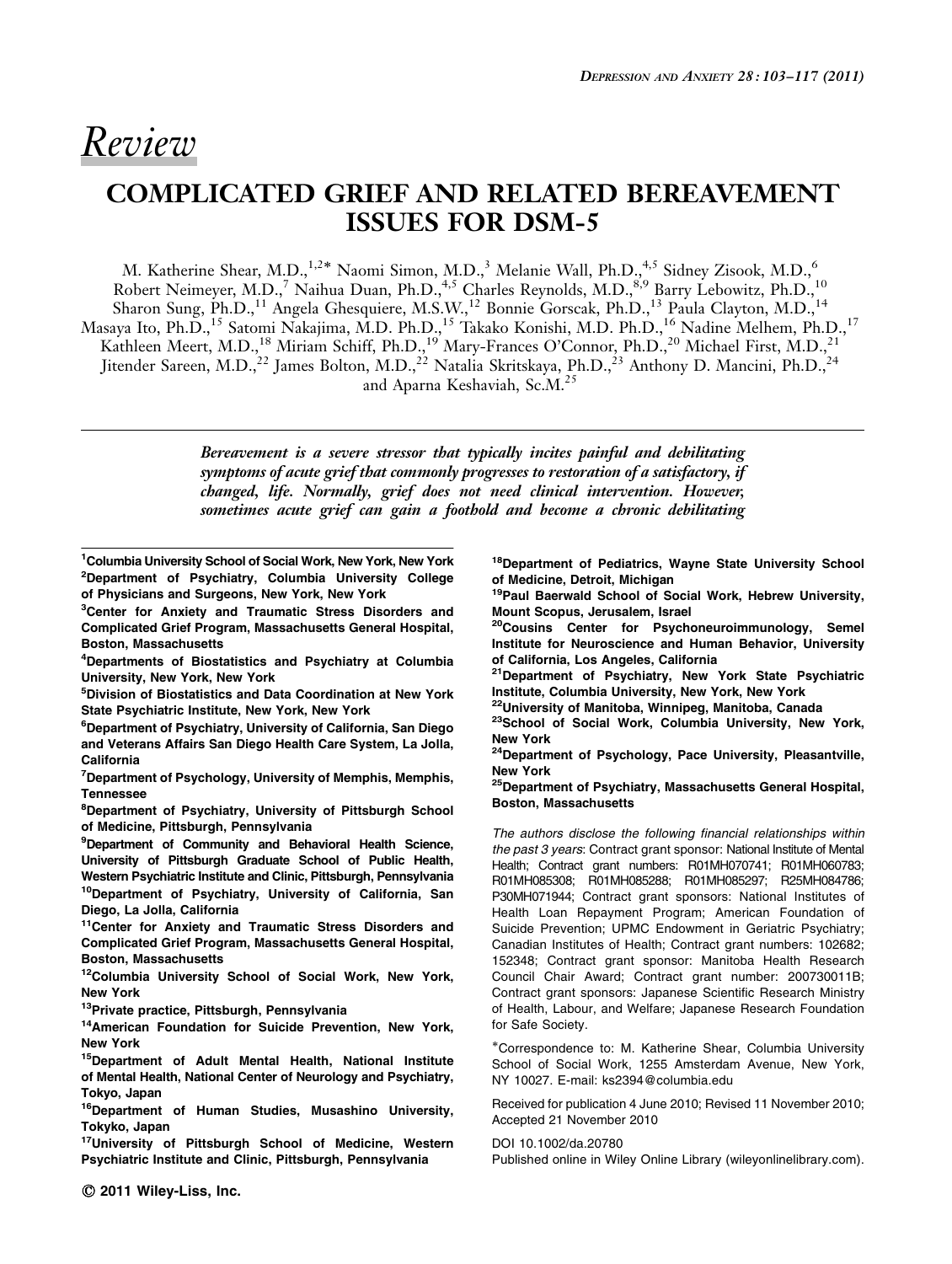condition called complicated grief. Moreover, the stress caused by bereavement, like other stressors, can increase the likelihood of onset or worsening of other physical or mental disorders. Hence, some bereaved people need to be diagnosed and treated. A clinician evaluating a bereaved person is at risk for both over-and under-diagnosis, either pathologizing a normal condition or neglecting to treat an impairing disorder. The authors of DSM IV focused primarily on the problem of overdiagnosis, and omitted complicated grief because of insufficient evidence. We revisit bereavement considerations in light of new research findings. This article focuses primarily on a discussion of possible inclusion of a new diagnosis and dimensional assessment of complicated grief. We also discuss modifications in the bereavement V code and refinement of bereavement exclusions in major depression and other disorders. Depression and Anxiety  $28:103-117$ ,  $2011$ .  $\circ$  2011 Wiley-Liss, Inc.

Key words: complicated grief; DSM-5; diagnostic criteria; dimensional assessment; stress response disorder

## INTRODUCTION

 $\blacksquare$  his article considers whether complicated grief (CG) meets the criteria for a mental disorder for which treatment is appropriate. Acute grief is a normal response to loss with symptoms that should not be pathologized. Psychiatrists have long understood that grief should not be treated as pathological. Nearly a century ago, Freud wrote, "...although mourning involves grave departures from the normal attitude toward life, it never occurs to us to regard it as a pathological condition and to refer it to a medical treatment. We rely on its being overcome after a certain lapse of time, and we look upon any interference with it as useless or even harmful<sup> $n[1]$ </sup> (p 243). Research has proved Freud largely correct,<sup>[2-4]</sup> but not entirely. It is now clear that grief can be complicated, much as wound healing can be complicated, such that intensity of symptoms is heightened and their duration prolonged.

Although refraining from unwarranted diagnosis is important in evaluating a bereaved person, the need for treatment must also be considered. Bereavement is a severe stressor that can trigger the onset of a physical or mental disorder. Clinicians need to recognize and treat those disorders when present and a cause of significant morbidity or mortality. Untreated illness potentially interferes with natural healing and this is one pathway to the development of complicated grief. For example, major depression, post-traumatic stress disorder, and sleep disorders often occur and need treatment.

DSM-5 needs to provide guidance regarding how to recognize normal grief and when to diagnose complicated grief or another mental disorder. This article reviews research that informs these decisions. The main focus is on whether complicated grief should be included as a new diagnostic category and as a crosscutting dimensional assessment. In addition, we briefly discuss bereavement considerations in other disorders and suggest that the Bereavement V code might be used to provide information about normal grief.

## SEARCH METHODS

A literature search was conducted using keywords: grief, bereavement, complicated grief, prolonged grief, traumatic grief, and unresolved grief in PubMed and PsycINFO databases. There was no time limit for published articles. The search included several edited books on bereavement and grief. We further scrutinized references of published papers and chapters. We examined the DSM III, III-R, IV, and IV-TR and related documents describing bereavement exclusions. We include some data analyses from a study that is submitted as a companion manuscript.

## DOES CG MEET CRITERIA PROPOSED DSM 5 CRITERIA FOR A NEW DISORDER?

A number of studies suggest that most people experience acute grief symptoms that attenuate naturally over a period of time.<sup>[4–8]</sup> The intensity of acute grief and the period of time over which it occurs are variable, depending on the closeness of the relationship to the deceased and circumstances of the loss (e.g. the age of the deceased, degree of prior decline and anticipation of the death, the comfort and peacefulness of the person's last days and final moments, etc). Still, studies show that for most people grief intensity is fairly low by a period of about 6 months. This does not imply that grief is completed or resolved, but rather than it has become better integrated, and no longer stands in the way of ongoing life.

It is also clear that there is a subgroup of individuals whose grief symptoms are more intense and persistent.<sup>[5–9]</sup> Horowitz et al.<sup>[10–12]</sup> suggested that a syndrome of CG be included in the DSM. They led an initiative, supported by others $[13,14]$  to include CG as a stress response syndrome in DSM IV; however, it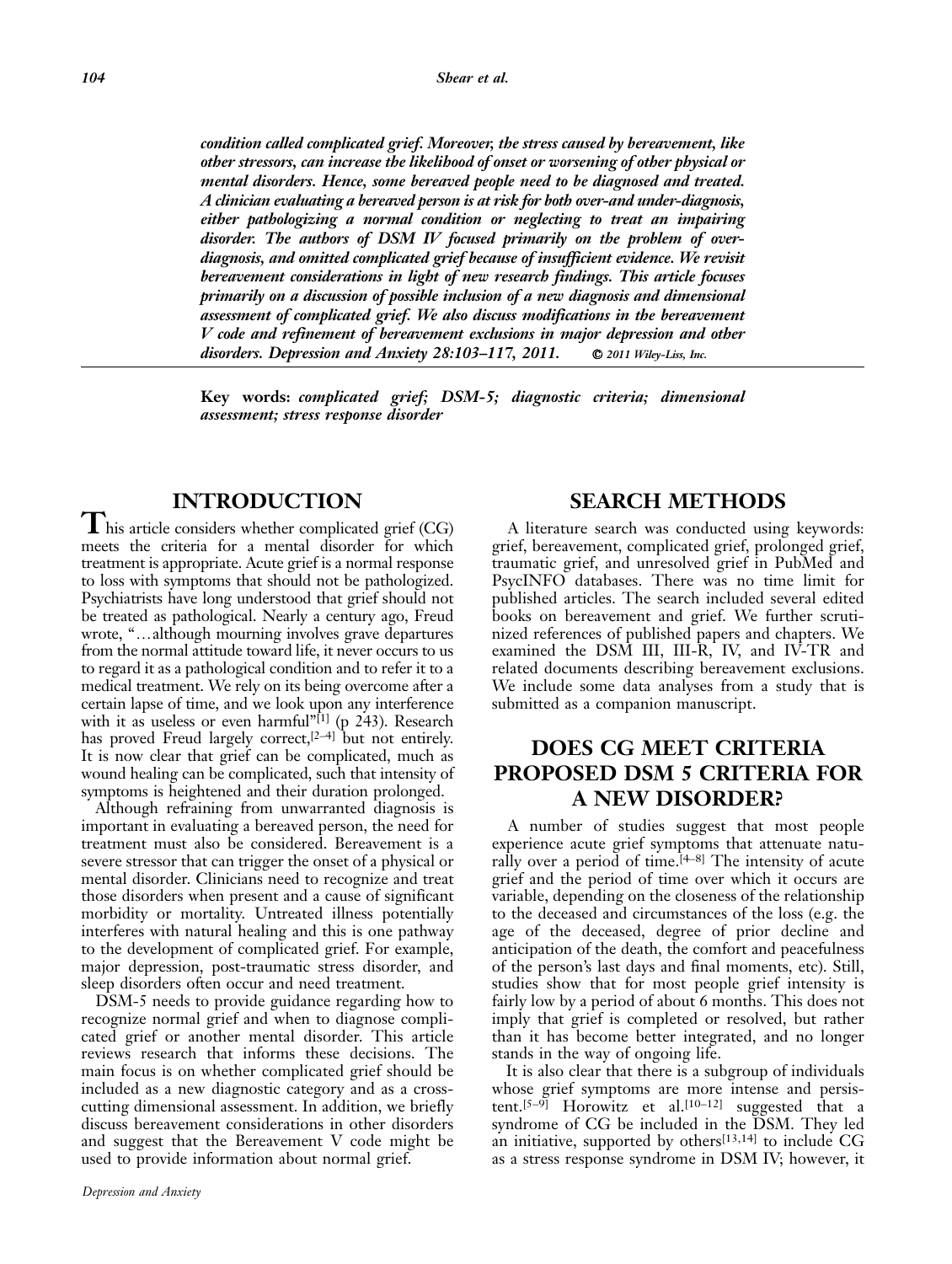was ultimately determined that the evidence was insufficient to warrant its inclusion. Horowitz obtained additional evidence for a CG diagnosis and proposed a criteria set.[15] Since that time evidence supporting the existence of a complicated grief syndrome continues to grow with studies using valid, reliable ratings scales, most commonly a 19-item rating scale called the Inventory of Complicated Grief  $(ICG)^{[16,17]}$  or one of a number of variants of this scale<sup>[18,19]</sup> or the Core Bereavement Items.<sup>[20–22]</sup> In agreement with others,<sup>[16]</sup> we believe it is appropriate to again raise the issue of including CG as a new category in DSM-5. Stein et al. proposed a list of 10 criteria for the definition of mental disorder building on the definition used in DSM IV.[23] We next consider CG with respect to each of these 10 criteria.

## A BEHAVIORAL OR PSYCHOLOGICAL SYNDROME THAT OCCURS IN AN INDIVIDUAL

CG is a recognizable syndrome that can be reliably identified with several rating scales, including those mentioned above. The concept is that complications derail or impede healing after loss and lead to a period of prolonged and intensified acute grief. The latter include symptoms of strong yearning for the person who died, frequent thoughts or images of the deceased person, feelings of intense loneliness or emptiness and a feeling that life without this person has no purpose or meaning. Complications also lead to dysfunctional thoughts, maladaptive behaviors, and emotion dysregulation, such as troubling ruminations about circumstances or consequences of the death, persistent feelings of shock, disbelief or anger about the death, feelings of estrangement from other people, and changes in behavior focused on excessive avoidance of reminders of the loss or the opposite, excessive proximity seeking to try to feel closer to the deceased, sometimes focused on wishes to die or suicidal behavior.

Consequences are clinically significant distress or disability. CG is associated with clinically significant distress and impairment including impairment in work and social functioning, $[24-37]$  sleep disturbance,<sup>[38-41]</sup> disruption in daily activities,<sup>[42]</sup> suicidal thinking and behavior,<sup>[43-47]</sup> increased use of tobacco and alcohol, $[16,41]$  and impairment in relationship functioning.[41] CG is also likely to affect the course of other disorders. For example, among people with bipolar disorder, the occurrence of CG is associated with more panic disorder, greater suicidality,<sup>[31]</sup> and greater sleep disturbance.[38]

#### NOT MERELY AN EXPECTABLE RESPONSE TO A COMMON STRESSOR

Acute grief is the expectable response to loss of someone very close. CG is an aberrant response that occurs in a minority of people following the loss of a

loved one. Studies suggest that CG occurs in about 10% of bereaved people overall,[16,22] with higher rates among individuals bereaved by disaster $[36,48,49]$  or violent death<sup>[50–54]</sup> and higher among parents who lose children.[55–57] This syndrome leads to considerable functional impairment, beyond that accounted for by any comorbid depression, PTSD, and other anxiety disorders.[26,27,30,32,37] CG has been documented in bereaved relatives of ICU patients,[58,59] terminal cancer patients<sup>[60]</sup> and palliative care populations,<sup>[61]</sup> people bereaved by disaster,<sup>[19,36,48,62]</sup> parents bereaved of children,[55,56,63] bereaved people with intellectual disabilities,<sup>[64]</sup> bereaved psychiatric outpatients,<sup>[65,66]</sup> bipolar disorder patients,<sup>[31]</sup> suicide and homicide survivors,<sup>[43,53,67]</sup> and in bereaved children and adolescents.[33,68] CG is seen across cultures within the United States[34,69] and in other countries in Western Europe,<sup>[18,70–75]</sup>, as well as in Iran,<sup>[49]</sup> Bosnia,<sup>[21]</sup> Kosovo,[76] Pakistan,[77] Turkey,[78] Rwanda,[79] China,[60,80] and Japan.[81–83]

## REFLECTS AN UNDERLYING PSYCHOBIOLOGICAL DYSFUNCTION

CG entails harmful dysfunction in that a normal healing process has been derailed. People with CG have complicating symptoms or disorders that change the expected response to bereavement. Many ruminate over various concerns related to the death,[41,84] cannot make sense of the  $loss$ ,  $[51,55]$  catastrophically misinterpret aspects of the loss,<sup>[84–86]</sup> including their own reactions[85] and avoid reminders of the loss.[32] As a consequence, acute grief symptoms are inordinately prolonged. Compared to normal grief, CG is associated with prolonged distress and disability, negative health outcomes and suicidality. Risk factors include female sex,<sup>[36,48]</sup> a history of mood disorder,<sup>[30,87]</sup> low perceived social support,[88] insecure attachment style,[89–93] increased stress,[88] positive caregiving experience with the deceased,<sup>[60,61,94,95]</sup> cognitions during bereavement,<sup>[85,96]</sup> pessimistic temperament and personality correlates,[97,98] and psychobiological findings reviewed above. Common occurrence of lifetime comorbidity of mood and anxiety disorders suggest common underlying vulnerability.

## NOT SOLELY A RESULT OF SOCIAL DEVIANCE OR CONFLICTS WITH SOCIETY

Cultural and religious factors need to be taken into consideration when making a diagnosis of CG, as they can play a major role in determining the parameters of normal grief for a particular individual functioning within a particular cultural and religious context. Nevertheless, as cited above, available evidence suggests that CG occurs across cultures that have different views of death and loss and different bereavement rituals. Inclusion of CG in DSM-5 would stimulate research to further elucidate the role of cultural factors.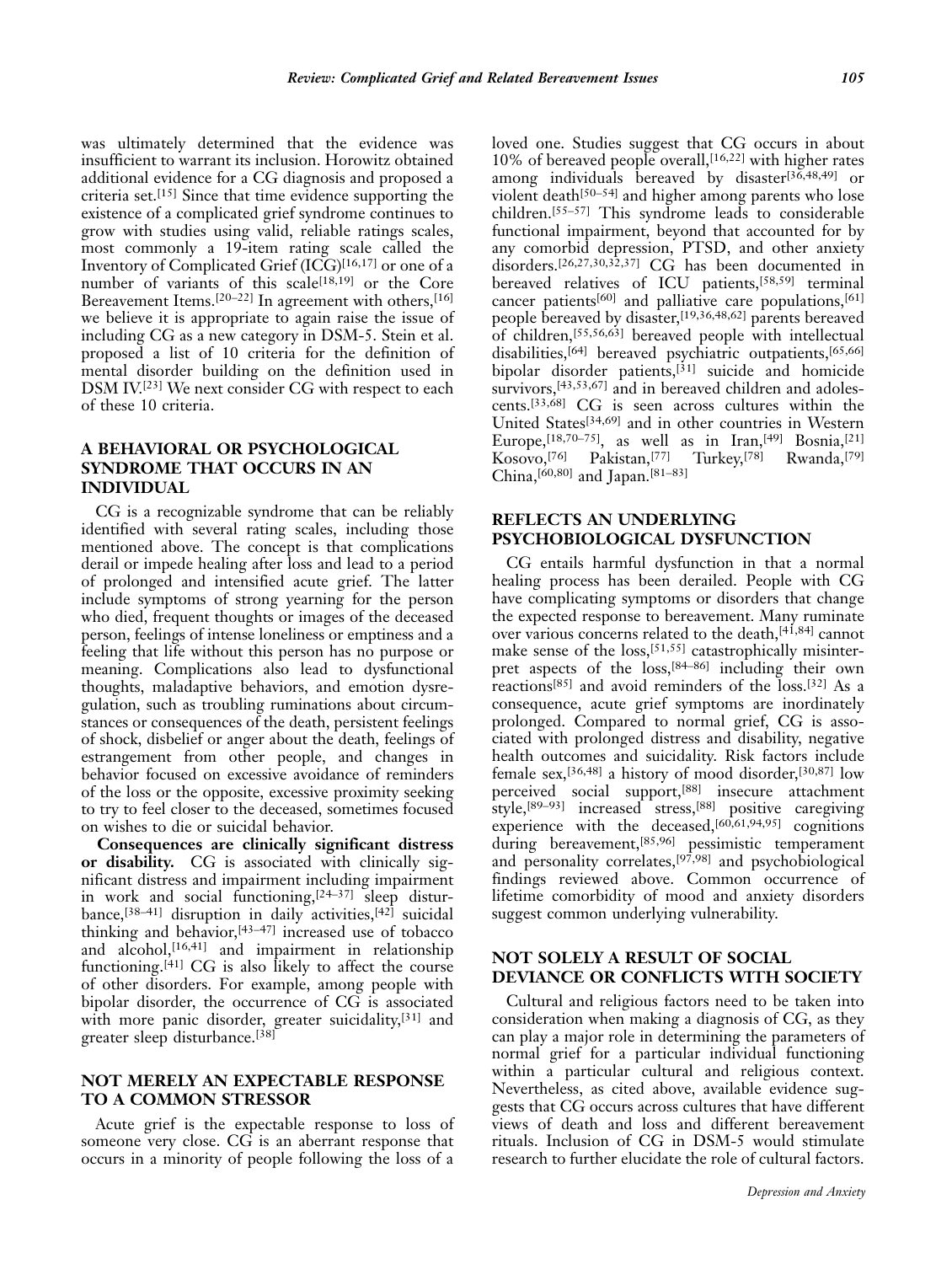## HAS DIAGNOSTIC VALIDATORS, E.G. PROGNOSIS, PSYCHOBIOLOGY, AND TREATMENT RESPONSE

There is evidence for diagnostic validity of CG. While more work is needed to understand the underlying biology of CG, there are a number of studies supporting psychobiological dysfunction. A brain imaging study showed the activation of the nucleus accumbens on exposure to cues of the deceased in complicated but not in normal grievers.[99] CG was associated with an MAO-A variant in patients with major depression.[100] Several studies showed deficits in specific autobiographical memory functions<sup>[101–103]</sup> and deficits in means-end problem solving among CG patients.[104] A study of heart rate response during discussion of a loss showed reduced heart rate correlated with CG severity in contrast to increased heart rate which correlated with PTSD.[37]

CG symptoms manifest a chronic persistent course and show little response to nortriptyline<sup>[105]</sup> or bupropion[106] in open pilot studies, and little response to nortriptyline or interpersonal psychotherapy in a randomized controlled trial.<sup>[107]</sup> A report of four patients shows good response to serotonin-active medication<sup>[108]</sup> and the first randomized controlled trial of serotonin-active antidepressants is underway by five of the co-authors of this article. There is growing evidence supporting the efficacy a CG-targeted psychotherapy.<sup>[27,109,110]</sup>

#### CLINICAL UTILITY, E.G. BETTER ASSESSMENT, AND TREATMENT

In part due to omission of CG in DSM IV, CG appears to be rarely diagnosed in the community. In our treatment studies, some people with this condition report that they were told that their grief is normal. Others were misdiagnosed as having a primary major depressive episode or anxiety disorder. A person with CG may be treated with medication for depression that has been found to have insufficient effect on CG symptoms.[105] Many patients have been on treatmentseeking odysseys for years after the death of a loved one, receiving little help. Our data from 243 individuals seeking treatment for complicated grief in Pittsburgh reveals that 206 (85%) had previously sought treatment for grief. The majority had tried at least one medication and at least one form of counseling. Many had made multiple attempts to get help. Some had been told that they were coping as well as could be expected because the loss was very difficult. This type of reassurance was provided even when the bereaved person's life had come to a halt and years had passed since the death.

#### DIFFERENTIATION FROM NEAREST **NEIGHBORS**

Because new disorders should be created only when necessary, it is important to consider whether CG can be incorporated into an existing diagnosis, in particular major depression or PTSD. CG resembles depression in that both include symptoms such as sadness, crying, sleep disturbance, and suicidal thinking. Is CG best considered a form of major depression? One study found that everyone with CG met current criteria for MDD.[79] However, most research, including clinical studies[26,30,48,87] have found that only about 50–60% of CG samples meet depression criteria and important differences between CG and MDD exist.

Intense yearning or longing for the deceased is common in CG. There are strong feelings of wanting to be reunited with the lost loved one, associated with behaviors to feel close to the deceased, frequent intrusive or preoccupying thoughts of the deceased and efforts to avoid experiences that trigger reminders of the loss. Yearning in complicated grief appears to be associated with activation of dopamine circuitry.[99] By contrast, in major depression, there is a reduced capacity for the activation of reward pathways.[111–113] Additionally, guilt, when present in CG, is specific to the death, whereas with depression, guilt is usually pervasive and multifaceted.<sup>[114]</sup> Sleep disturbance is associated with REM sleep abnormalities in depression but not in CG.[40] Clinical experience suggests that suicidality in CG is commonly based on imagined reunion with the deceased person, whereas depressed suicidal people tend to report pervasive hopelessness. Factor analysis shows depression and CG load on separate factors.<sup>[18,115-117]</sup> CG symptoms show little response to interpersonal psychotherapy, a well-studied treatment for depression<sup>[107,109,110]</sup> and medication studies suggest that improvement in depression can occur with only modest changes in CG symptoms.[105,107] Overall, while symptoms can overlap, there is strong evidence that CG is distinct from major depression.

Could CG be included considered a form of chronic PTSD? Experiencing the death of a loved one is a life event that meets the trauma criterion of observing or learning of death. People with CG describe intrusive images of the deceased loved one, engage in avoidance behavior, and feel estranged from others. Many report sleep disturbance or difficulty concentrating. At least one study suggests that CG might be best conceptualized under the PTSD category.[118] However, confrontation with physical danger is fundamentally different from losing a sustaining relationship, and CG symptoms differ correspondingly from those of PTSD. Moreover, most people with CG do not meet criteria for PTSD.[30,33,37,48,87]

Physical trauma represents one or more events contained in space and time that threaten physical harm, increasing fear, and hypervigilance. With the exception of situations entailing recurrent exposure to danger (e.g. combat and domestic abuse), actual threat is markedly reduced after the event is over. An adaptive response requires relearning a sense of safety in order to ensure reasonably accurate ongoing evaluation of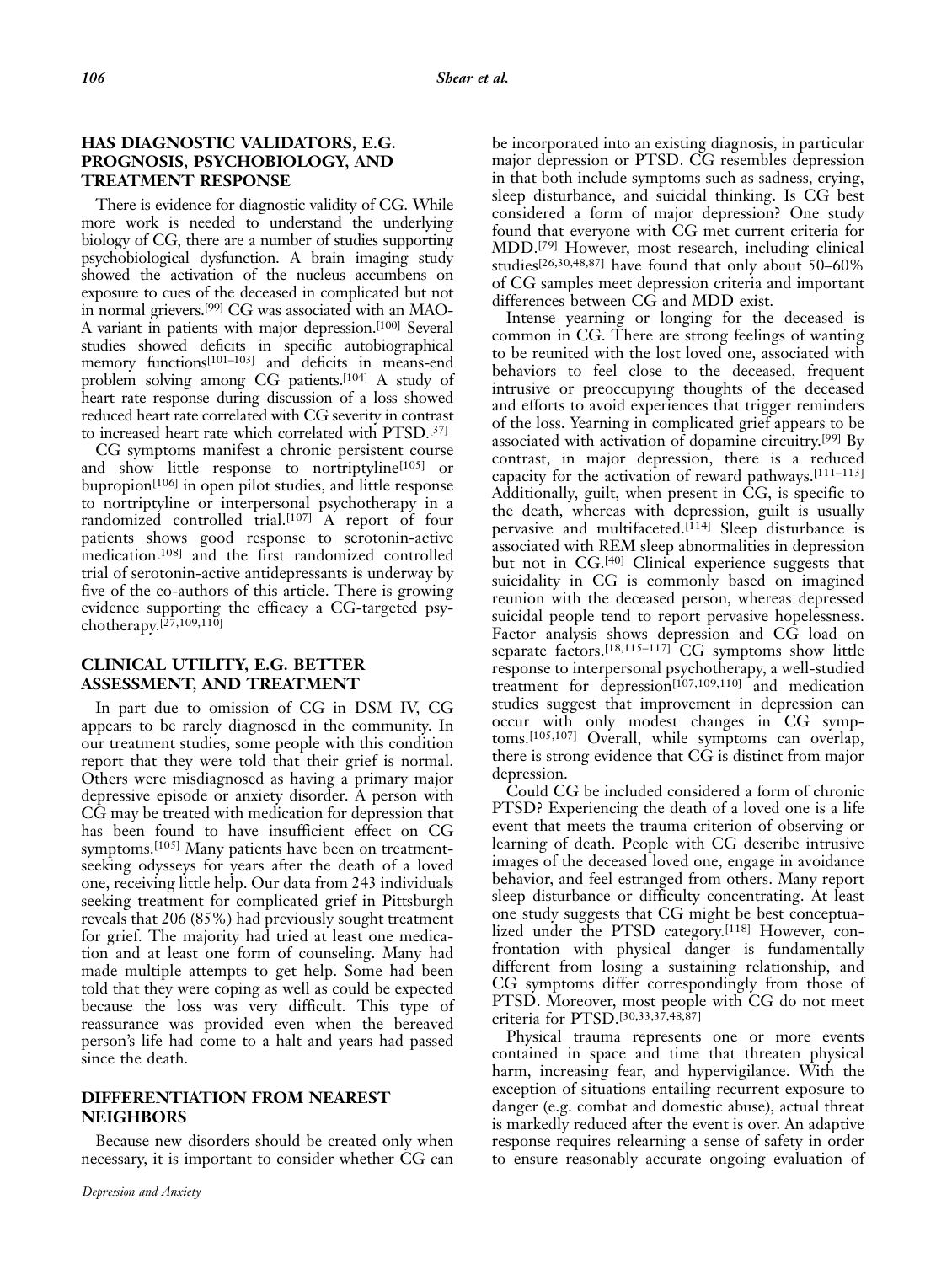threat. Bereavement entails permanent loss of something desirable and sustaining and initiates a pervasive and prolonged change in circumstances. Access to the deceased is gone forever. The bereaved person can no longer obtain assistance with difficulties or encouragement and support in facing challenging new endeavors. Loss of a loved one deprives a person of the ongoing sense of well-being derived from providing sensitive responsive caregiving.[119] An adaptive response entails understanding the finality and consequences of the loss and redefining life goals and plans in the absence of the loved one.

There are corresponding differences in symptoms of PTSD and CG. The hallmark of PTSD is fear. The hallmark of CG is sadness and yearning. CG and PTSD do share symptoms of disruptive intrusive thoughts and avoidance. However, people with PTSD re-experience thoughts and images of the traumatic event, whereas people with CG experience intrusive images and preoccupation with the deceased person. In PTSD, avoidance is used to prevent the recurrence of danger and in CG to avert painful thoughts or feelings related to the loss. Hyperarousal in CG is related to the loss of interpersonal regulators,<sup>[120–122]</sup> rather than hypervigilance to threat. CG differs from both depression and anxiety disorders using factor analyses and other indicators.[16,18,116,117,123] On balance it appears that CG is different from PTSD.

Another possibility would be to use the category of adjustment disorder to diagnose CG. A diagnosis of adjustment disorder is made when response to a stressor is unusually intense or prolonged. By definition, CG meets this description. However, adjustment disorder is reserved for a disparate group of symptoms that do not fit elsewhere. Since there are no specific symptom patterns included in the operationalized criteria for adjustment disorder, it is difficult to study. There is a risk that clinicians would not recognize that CG is a discrete syndrome recognizable across different cultures and different bereavement circumstances. An important reason for adding a CG diagnosis is to provide standard criteria for clinicians and researchers. It makes more sense for CG to be a new diagnostic category.

## POTENTIAL BENEFITS OUTWEIGH POTENTIAL HARM

Potential harm from the diagnosis of CG is primarily related to labeling and stigma. It is important not to stigmatize or pathologize a normal human phenomenon, and this is an important consideration. Grief manifests differently in every person and categorizing symptoms can be difficult. However, CG is much more intense, persistent, and debilitating than usual grief and it occurs in a small minority of bereaved people. There is no question that mental disorders remain stigmatized. Despite this, in our experience, and according to Johnson et al.<sup>[124]</sup> many people feel relief when their

problem is named and efficacious treatment is described. The potential benefit of creating a new diagnosis in order to identify individuals who require clinical attention appears to outweigh the potential harm as long as the diagnosis is applied appropriately.

## DIAGNOSTIC CRITERIA

Existing data provide strong support for CG as a new category in DSM5, yet most of this work uses a version of the ICG[125] or a similar dimensional measure that does not directly inform which subset of symptoms and diagnostic threshold can best be used to define caseness. Principles guiding revisions in DSM5 as outlined on the website (http://www.dsm5.org/) include, ''The highest priority is "clinical utility"–that is, making the manual useful to clinicians diagnosing and treating people with mental disorders''. Following this mandate, criteria for CG should help clinicians to discriminate people with CG from those with and without other psychiatric disorders who do not have this condition. Criteria should also help to guide the choice of interventions and outcome assessment (Table 1).

A number of criteria sets have been proposed for CG.[11,15–17,126–129] The most recent of these is Prigerson et al.<sup>[16]</sup> The sample from which these criteria were derived is not a clinical one, was relatively small  $(n = 291)$ , and included almost exclusively older (average age 62) white (95%) widows (84%), with 60% educated beyond high school and is not necessarily generalizable to people with CG who are younger, less educated, from diverse backgrounds and bereaved of other close friends or relatives. Therefore, it is only partially informative for deriving clinically useful criteria. Moreover, only 28 study participants were judged to have prolonged grief disorder (PGD, the term used by this group for CG). This small number greatly limits the ability to explore any potentially informative symptom patterns for determining diagnostic criteria. The methodology used to derive criteria was also problematic. Data used were from study subjects bereaved from 0 to 6 or from 6 to 12 months, yet the authors propose that PGD should not be diagnosed before 6 months, and others have judged it advisable to wait 1 year. It is questionable whether CG criteria should be derived using data from individuals considered ineligible for the diagnosis. Analyses began with a pre-selected list of 22 of the 39 ICG-R symptoms and no rationale is provided for which symptoms are excluded. Also of note, the ICG-R does not include several symptoms that have been associated with CG and that should be considered as possible criteria, e.g. rumination, physical reactions to the death, and suicidality. The final proposed criteria set was derived empirically using item response theory (IRT) followed by an exhaustive subset analysis. Yearning is proposed as a necessary symptom (Criterion B) but it is not clear how and why this decision was made.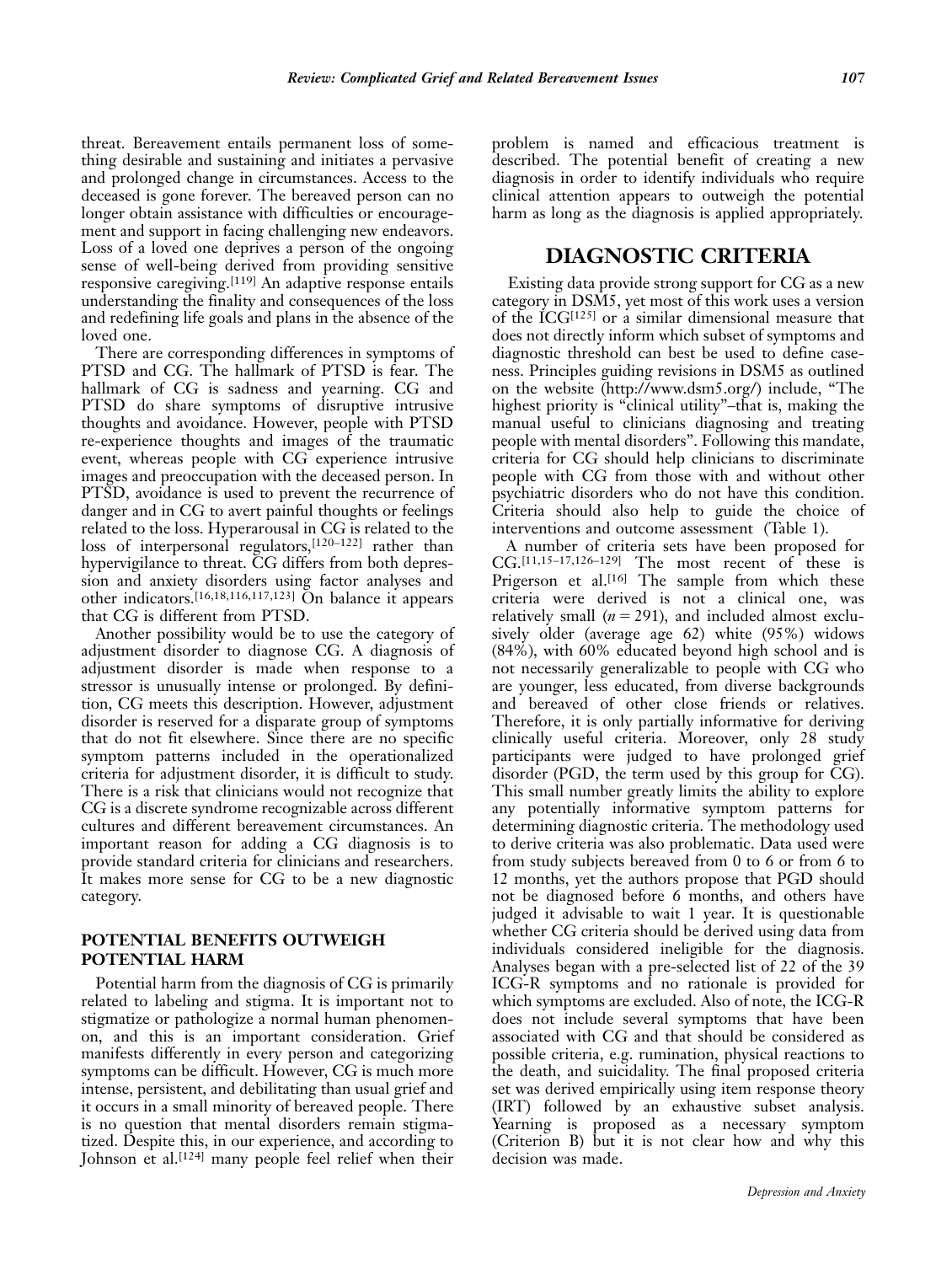## TABLE 1. Normal and complicated grief

- Common symptoms of acute grief that are within normal limits within the first 6– 12 months after
- Recurrent, strong feelings of yearning, wanting very much to be reunited with the person who died; possibly even a wish to die in order to be with deceased loved one
- Pangs of deep sadness or remorse, episodes of crying or sobbing, typically interspersed with periods of respite and even positive emotions
- Steady stream of thoughts or images of deceased, may be vivid or even entail hallucinatory experiences of seeing or hearing deceased person
- Struggle to accept the reality of the death, wishing to protest against it; there may be some feelings of bitterness or anger about the death
- Somatic distress, e.g. uncontrollable sighing, digestive symptoms, loss of appetite, dry mouth, feelings of hollowness, sleep disturbance, fatigue, exhaustion or weakness, restlessness, aimless activity, difficulty initiating or maintaining organized activities, and altered sensorium
- Feeling disconnected from the world or other people, indifferent, not interested or irritable with others
- Symptoms of integrated grief that are within normal limits
- Sense of having adjusted to the loss
- Interest and sense of purpose, ability to function, and capacity for joy and satisfaction are restored
- Feelings of emotional loneliness may persist
- Feelings of sadness and longing tend to be in the background but still present
- Thoughts and memories of the deceased person accessible and bittersweet but no longer dominate the mind
- Occasional hallucinatory experiences of the deceased may occur
- Surges of grief in response to calendar days or other periodic reminders of the loss may occur

Complicated grief

- Persistent intense symptoms of acute grief
- The presence of thoughts, feelings, or behaviors reflecting excessive or distracting concerns about the circumstances or consequences of the death

IRT modeling has become a commonly used strategy in assessment research but its validity is based on an initial assumption that the attribute being measured is best represented as a single factor. Such unidimensionality is usual in a group of people with a wide range of scores on an attribute, e.g. many who are asymptomatic as well as people exhibiting widely varying levels of symptoms. However, for the purpose of developing criteria, we are particularly interested in item performance among the subgroup of individuals at the high end of a trait, in this case CG. If multiple dimensions or factors emerge (i.e. certain subgroups of symptoms co-occur more commonly than others), unidimensional IRT (which assumes one single underlying dimension) is not be the best approach to understanding item performance. As we explain in a companion paper (submitted to Depression and Anxiety by Naomi Simon, et al.), factor analysis of the ICG in people with high scores shows multiple factors. Therefore, we believe further analyses are needed to refine our thinking about criteria that will optimally identify individuals with CG.

Briefly, we administered the  $ICG^{[125]}$  to a group of bereaved healthy controls with no psychiatric disorder  $(n = 95)$ , as well as to patients diagnosed as having either a mood or anxiety disorder  $(n = 369)$ , and to patients presenting for treatment of CG  $(n = 318)$ . These samples were recruited under research protocols at Massachusetts General Hospital, and NIMH-funded studies at the University of Pittsburgh (MH060783) and Columbia University (MH070741), and are well characterized, including structured diagnostic assessment by certified experienced clinical raters. Most (304 of 318) of the participants who self-identified as having CG, had one or more clinical interviews for CG as well as a staffing review of the CG symptoms and other diagnoses. This sample of clinically diagnosed CG patients includes a wide age range, a range of types of loss and racial and ethnic diversity (white participants comprise 81% of the non-CG and 70% of CG groups). We have a high degree of confidence that those  $(n = 288)$  who scored at least 30 on the ICG and were diagnosed with CG on clinical interview are suffering from the condition we wish to define.

We conducted a factor analysis focused on these 288 study participants and found a clear six-factor solution: (1) Yearning and preoccupation with the deceased, (2) shock and disbelief, (3) anger and bitterness, (4) estrangement from others,  $(5)$  hallucinations of the deceased, and (6) behavior change, including avoidance and proximity seeking. We used the six-factor groupings in our criteria proposal. We maintain the division of CG symptoms into separation distress (Criterion B) and associated symptoms (Criterion C) because of Prigerson group's proposal, though a single list of symptoms could also be used. Our factor analysis results guided modifications of B and C criteria. Details of the factor analyses and related sensitivity and specificity analysis are provided in a companion paper (submitted to Depression and Anxiety by Naomi Simon, et al.).

We found no evidence that yearning is a unique symptom. Rather, it clusters with a group of four symptoms in factor 1 (separation distress). These symptoms are listed as Criterion B in our proposed criteria set (Table 2). Another modification is the addition of suicidal thinking and behavior. Given strong evidence reviewed above for an association of CG with suicidality, we believe that it needs to be included in the diagnostic criteria set. Clinical observation suggests that suicidal thinking and behavior in CG is a manifestation of separation distress and we include it in item B3.

Our factor analysis also guided proposed modifications to the set of symptoms included in Criteria C. Proposed criteria outlined in Table 2 group symptoms that clustered together in each of the remaining five factors. We also included in this proposal two items in Criterion C that were not assessed on the ICG. Item C1 assesses rumination about the circumstances or consequences of the death because there is data for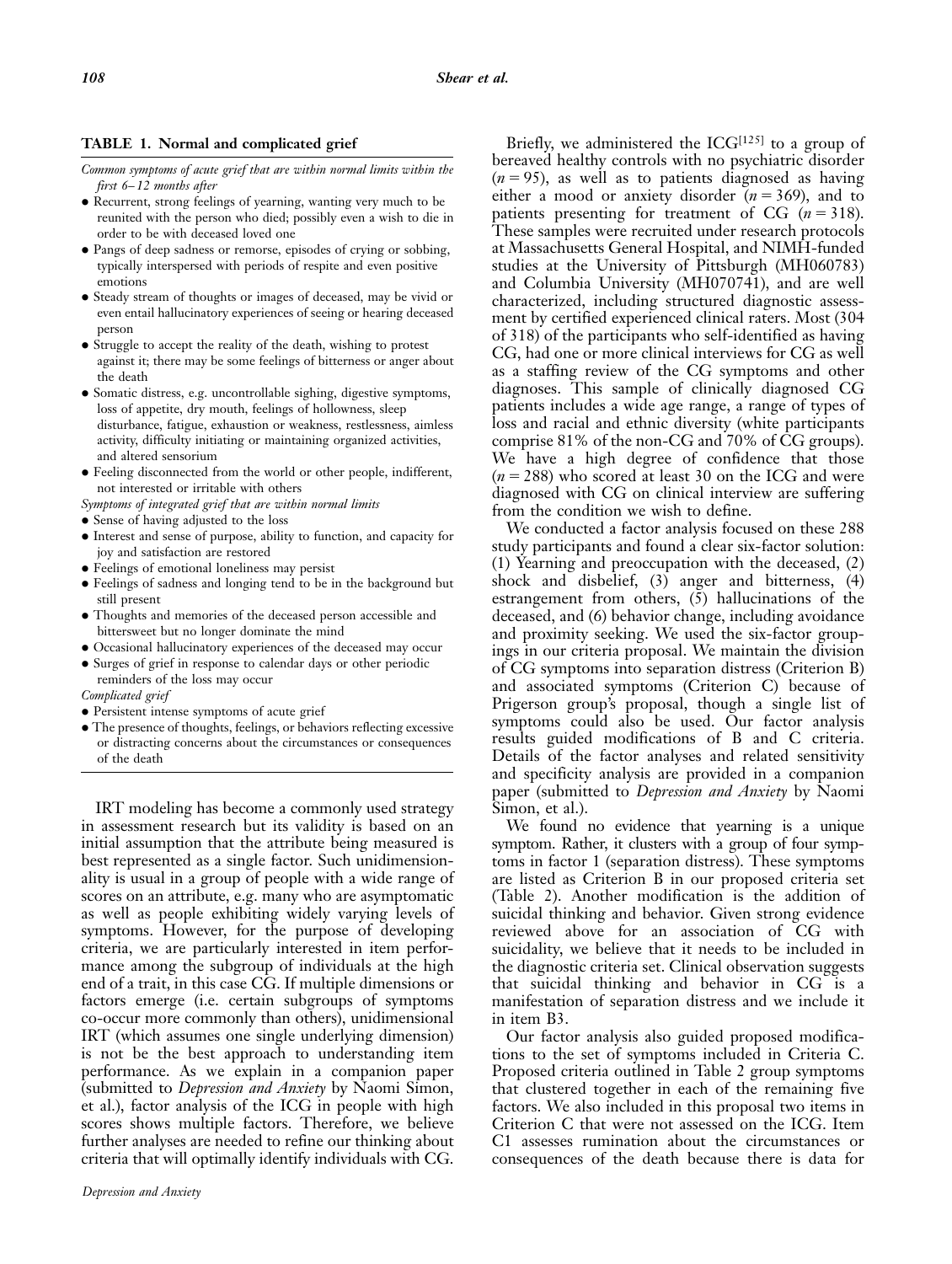#### TABLE 2. Proposed criteria for complicated grief

- A. The person has been bereaved, i.e. experienced the death of a loved one, for at least 6 months
- B. At least one of the following symptoms of persistent intense acute grief has been present for a period longer than is expected by others in the person's social or cultural environment
	- 1. Persistent intense yearning or longing for the person who died

2. Frequent intense feelings of loneliness or like life is empty or meaningless without the person who died

3. Recurrent thoughts that it is unfair, meaningless, or unbearable to have to live when a loved one has died, or a recurrent urge to die in order to find or to join the deceased

4. Frequent preoccupying thoughts about the person who died, e.g. thoughts or images of the person intrude on usual activities or interfere with functioning

C. At least two of the following symptoms are present for at least a month:

1. Frequent troubling rumination about circumstances or consequences of the death, e.g. concerns about how or why the person died, or about not being able to manage without their loved one, thoughts of having let the deceased person down, etc.

2. Recurrent feeling of disbelief or inability to accept the death, like the person cannot believe or accept that their loved one is really gone

3. Persistent feeling of being shocked, stunned, dazed or emotionally numb since the death

4. Recurrent feelings of anger or bitterness related to the death 5. Persistent difficulty trusting or caring about other people or feeling intensely envious of others who have not experienced a similar loss

6. Frequently experiencing pain or other symptoms that the deceased person had, or hearing the voice or seeing the deceased person

7. Experiencing intense emotional or physiological reactivity to memories of the person who died or to reminders of the loss 8. Change in behavior due to excessive avoidance or the opposite, excessive proximity seeking, e.g. refraining from going places, doing things, or having contact with things that are reminders of the loss, or feeling drawn to reminders of the person, such as wanting to see, touch, hear or smell things to feel close to the person who died. (Note: sometimes people experience both of these seemingly contradictory symptoms.)

D. The duration of symptoms and impairment is at least 1 month

E. The symptoms cause clinically significant distress or impairment in social, occupational or other important areas of functioning, where impairment is not better explained as a culturally appropriate response

importance of this symptom[84,96,130] and we have observed this symptom frequently in our own work. Item C7 refers to physical and emotional activation on exposure to reminders. This symptom was proposed by Horowitz[15] and has been found to be important in studies by Bonanno and Mancini (personal communication). Again, we have observed this symptom in our clinical work (Table 3).

We conducted sensitivity and specificity analyses to examine different configurations of symptoms in confirmed compared to non-CG cases. Confirmed CG cases were defined as individuals bereaved at least 6 months who were seeking care for CG, had an ICG  $>$  30, and received a structured clinical interview for

CG by a certified clinician confirming CG as their primary illness. Non-cases were bereaved individuals who did not present with CG as a primary complaint (including those with depression, bipolar disorder, anxiety disorders, and controls) and had an  $ICG < 25$ . These analyses showed that yearning alone has a sensitivity of 88.5% so that 11.5% of individuals who we have judged to have CG would be excluded from the Prigerson et al. diagnosis. Our Criteria B increases sensitivity to 96.9% and decreases specificity very little. Other results of sensitivity and specificity analyses indicate that requiring symptoms from at least three different symptom clusters out of the six clusters identified by the factor analysis lead to 95% sensitivity and 98% specificity. Factor 1 is a cluster of separation distress items that correspond to current Criterion B in our proposed data. We are proposing to require one of the symptom clusters to be the cluster associated with factor 1. This does not alter the sensitivity and specificity of the criteria compared to having just one grouping of symptoms with a requirement of three symptoms endorsed.

We advocate specifying a timeframe of at least 1 month of symptoms and impairment (Criterion D) and specifying the need for impairment in functioning beyond what is expected in the culture (Criterion E). Prigerson et al.'s Criterion A specifies that the disorder is not diagnosed until at least 6 months after the death occurs but says nothing about the duration of symptoms. Sometimes grief symptoms surge for a few weeks if a person is under stress or during an anniversary period, and this may not indicate the presence of CG. Therefore, in addition to the time since the loss, we believe a minimum period of 1 month of CG symptoms should be required.

In summary, building on other criteria proposals,[15,16] other CG research, and new findings from our clinical samples, we propose a modified criteria set that we hope will move the field a step further. We note that the development of diagnostic criteria for other diagnoses have typically proceeded in a stepwise fashion. The criteria set in DSM-5 is, by definition, at a relatively early stage. Following the procedure previously used successfully and proposed as a model for the development of diagnostic criteria in all of clinical medicine<sup>[131]</sup> entails involvement of groups of credible experts who devise criteria based on existing research findings that are extensive in the case of CG. These criteria can continue to be tested in large epidemiological and clinical samples.

## TERMINOLOGY

We favor the term complicated grief (CG). Several authors have suggested that bereavement is analogous to an injury and grief to inflammation associated with the healing process.<sup>[132–134]</sup> Just as wound healing can be hindered by complications producing a prolonged period of inflammation and soreness, so can healing a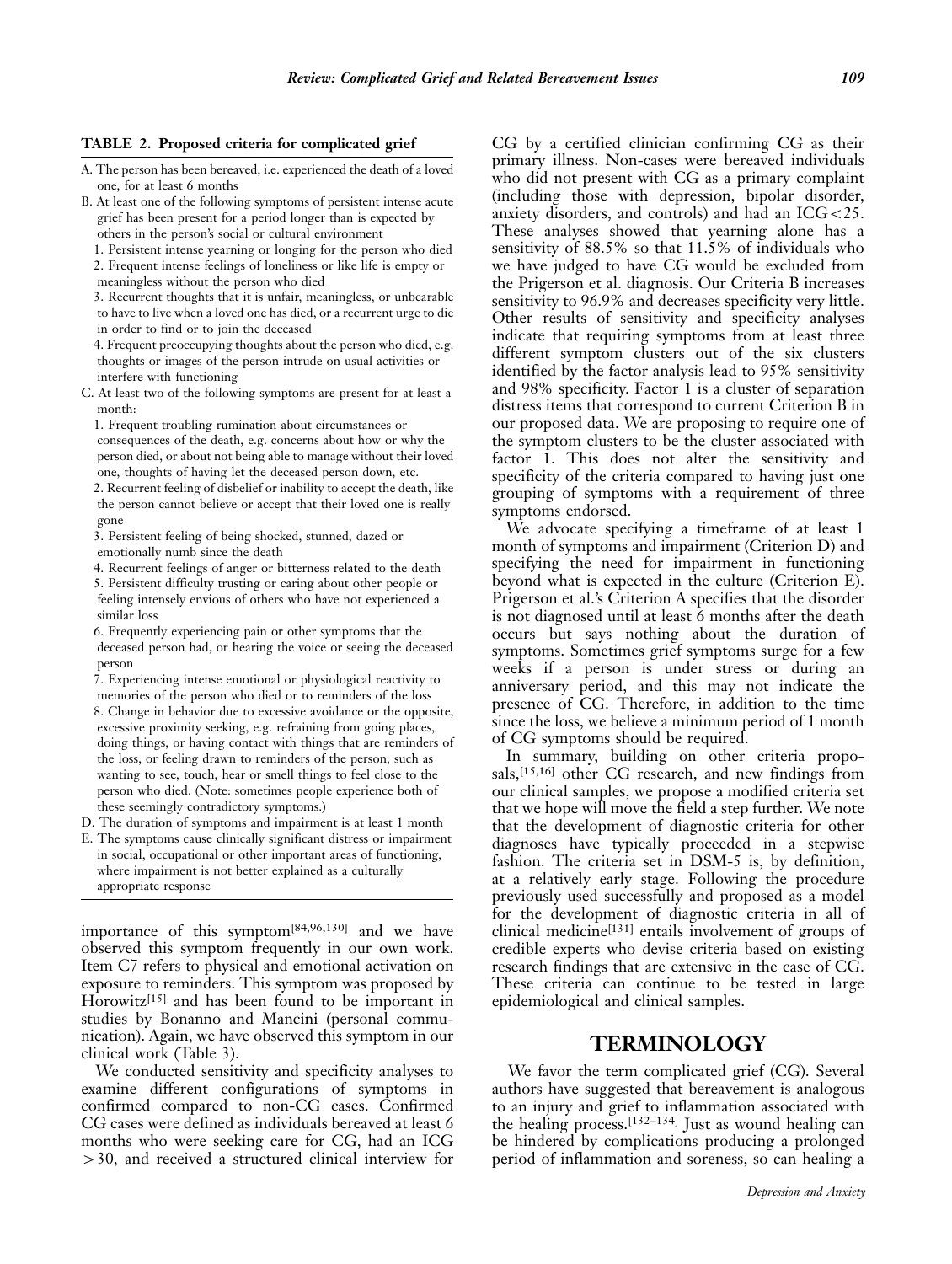|  | TABLE 3. Comparison of our criteria with Prigerson et al., 2009 |  |  |  |
|--|-----------------------------------------------------------------|--|--|--|
|  |                                                                 |  |  |  |

| Prigerson et al., 2009                                                                                                                                                                                                                                                                                                         | Shear et al., 2010                                                                                                                                                                                                                                                                                                                                                                                                                                                                    | Comments                                                                                                                                                                       |
|--------------------------------------------------------------------------------------------------------------------------------------------------------------------------------------------------------------------------------------------------------------------------------------------------------------------------------|---------------------------------------------------------------------------------------------------------------------------------------------------------------------------------------------------------------------------------------------------------------------------------------------------------------------------------------------------------------------------------------------------------------------------------------------------------------------------------------|--------------------------------------------------------------------------------------------------------------------------------------------------------------------------------|
| A. Bereavement (loss of a significant<br>other)<br>B. Separation distress: The bereaved<br>person experiences yearning (e.g.<br>craving, pining, or longing for the<br>deceased; physical or emotional<br>suffering as a result of the desired but<br>unfulfilled reunion with the deceased)<br>daily or to a disabling degree | A. The person has been bereaved, i.e. experienced the<br>death of a loved one, for at least 6 months<br>B. At least one of the following symptoms of persistent<br>intense acute grief has been present for a period<br>longer than is expected by others in the person's<br>social or cultural environment                                                                                                                                                                           | Separation distress can be manifested in<br>several different ways. A meaningful<br>minority of people who meet criteria<br>for CG by other methods do not<br>endorse yearning |
|                                                                                                                                                                                                                                                                                                                                | 1. Persistent intense yearning or longing for the person<br>who died                                                                                                                                                                                                                                                                                                                                                                                                                  |                                                                                                                                                                                |
|                                                                                                                                                                                                                                                                                                                                | 2. Frequent intense feelings of loneliness or like life is<br>empty or meaningless without the person who died<br>3. Recurrent thoughts that it is unfair, meaningless or<br>unbearable to have to live when a loved one has<br>died, or a recurrent urge to die in order to find or to<br>join the deceased<br>4. Frequent preoccupying thoughts about the person<br>who died, e.g. thoughts or images of the person<br>intrude on usual activities or interfere with<br>functioning | Suicidal thinking and behaviors are<br>elevated in CG and are important<br>symptoms                                                                                            |
| C. Cognitive, emotional, and behavioral<br>symptoms: the bereaved person must<br>have five or more of the following<br>symptoms experienced daily or to a<br>disabling degree:                                                                                                                                                 | C. At least two of the following symptoms are present<br>for at least a month:                                                                                                                                                                                                                                                                                                                                                                                                        | It is important that these symptoms are all<br>related to the death                                                                                                            |
| 1. Confusion about one's role in life or<br>diminished sense of self (i.e. feeling<br>that a part of oneself has died)                                                                                                                                                                                                         | 1. Frequent troubling rumination about circumstances<br>or consequences of the death, e.g. concerns about<br>how or why the person died, or about not being<br>able to manage without their loved one, thoughts of<br>having let the deceased person down, etc.                                                                                                                                                                                                                       | Rumination is a clinically significant<br>symptom of CG                                                                                                                        |
| 2. Difficulty accepting the loss                                                                                                                                                                                                                                                                                               | 2. Recurrent feeling of disbelief or inability to accept<br>the death, like the person cannot believe or accept<br>that their loved one is really gone                                                                                                                                                                                                                                                                                                                                |                                                                                                                                                                                |
| 3. Avoidance of reminders of the reality of<br>the loss                                                                                                                                                                                                                                                                        | 3. Persistent feeling of being shocked, stunned, dazed,<br>or emotionally numb since the death                                                                                                                                                                                                                                                                                                                                                                                        |                                                                                                                                                                                |
| 4. Inability to trust others since the loss                                                                                                                                                                                                                                                                                    | 4. Recurrent feelings of anger or bitterness related to<br>the death                                                                                                                                                                                                                                                                                                                                                                                                                  | People with CG are mistrustful because<br>they feel that others do not understand<br>them or are critical of them                                                              |
| 5. Bitterness or anger related to the loss                                                                                                                                                                                                                                                                                     | 5. Persistent difficulty trusting or caring about other<br>people or feeling intensely envious of others who<br>have not experienced a similar loss                                                                                                                                                                                                                                                                                                                                   |                                                                                                                                                                                |
| 6. Difficulty moving on with life (e.g.<br>making new friends, pursuing new<br>interests)                                                                                                                                                                                                                                      | 6. Frequently experiencing pain or other symptoms<br>that the deceased person had, or hearing the voice<br>or seeing the deceased person                                                                                                                                                                                                                                                                                                                                              |                                                                                                                                                                                |
| 7. Numbness (absence of emotion) since<br>the loss                                                                                                                                                                                                                                                                             | 7. Experiencing intense emotional or physiological<br>reactivity to memories of the person who died or to<br>reminders of the loss                                                                                                                                                                                                                                                                                                                                                    |                                                                                                                                                                                |
| 8. Feeling that life is unfulfilling, empty or<br>meaningless since the loss                                                                                                                                                                                                                                                   | 8. Change in behavior due to excessive avoidance or<br>the opposite, excessive proximity seeking, e.g.<br>refraining from going places, doing things, or<br>having contact with things that are reminders of the<br>loss, or feeling drawn to reminders of the person,<br>such as wanting to see, touch, hear or smell things<br>to feel close to the person who died. (Note:<br>sometimes people experience both of these<br>seemingly contradictory symptoms.)                      |                                                                                                                                                                                |
| 9. Feeling stunned, dazed or shocked by<br>the loss                                                                                                                                                                                                                                                                            | 9. Disturbing emotional or physiological reactivity to<br>reminders of the loss                                                                                                                                                                                                                                                                                                                                                                                                       | This item is strongly related to CG<br>symptoms in Bonanno studies and is<br>clinically meaningful                                                                             |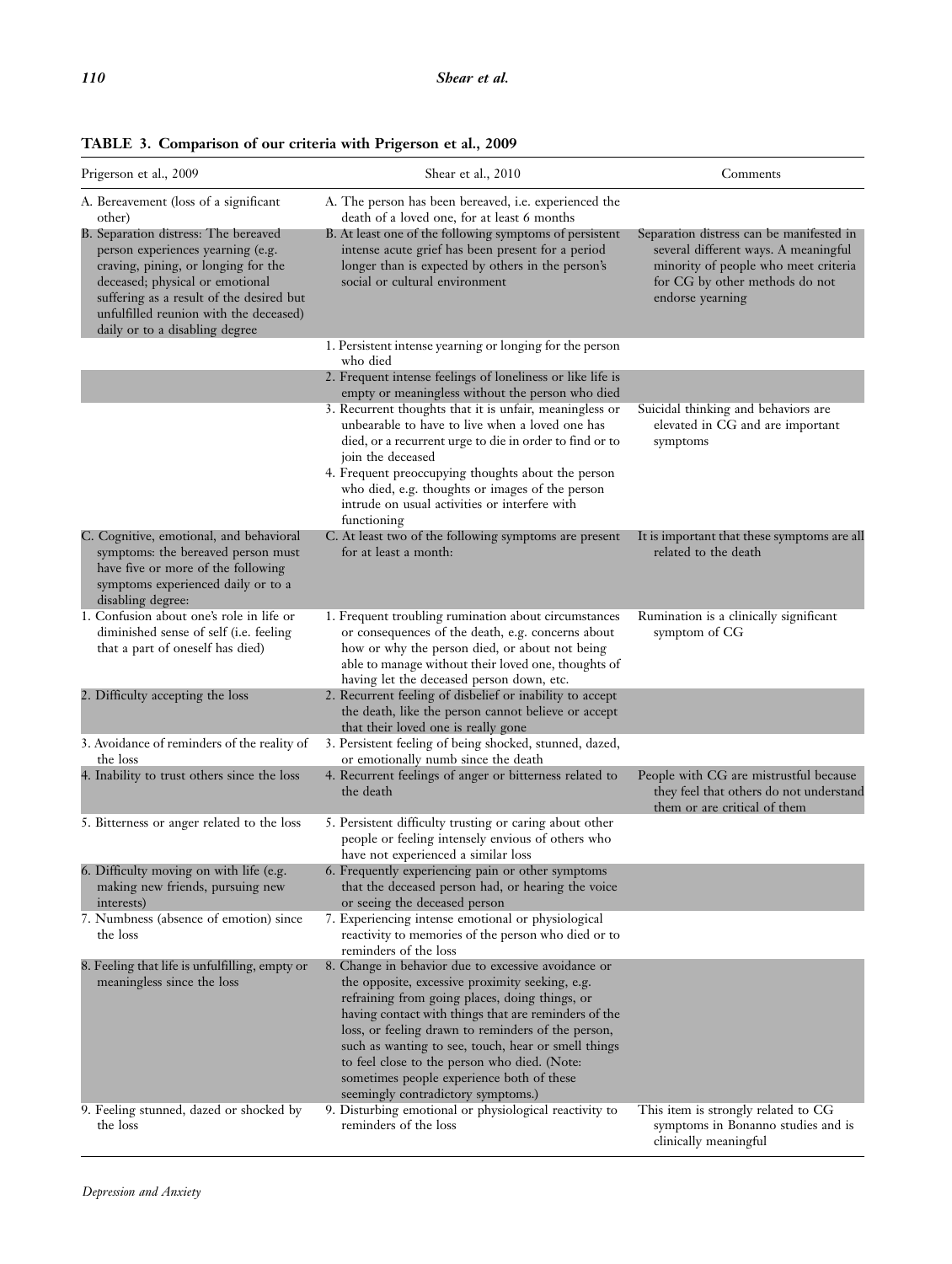TABLE 3. Continued

| Prigerson et al., 2009                                                                                                                                                                    | Shear et al., 2010                                                                                                                                                                                                             | Comments                                                                                                                                                                                                                                               |
|-------------------------------------------------------------------------------------------------------------------------------------------------------------------------------------------|--------------------------------------------------------------------------------------------------------------------------------------------------------------------------------------------------------------------------------|--------------------------------------------------------------------------------------------------------------------------------------------------------------------------------------------------------------------------------------------------------|
| D. Timing: Diagnosis should not be made<br>until at least 6 months have elapsed<br>since the death                                                                                        | D. The duration of symptoms and impairment is at<br>least 1 month                                                                                                                                                              | Need minimum duration of symptoms.<br>CG is not diagnosed until at least 6<br>months after the loss but some people<br>have transient increases in symptoms<br>after that time and should not be<br>considered to have CG                              |
| E. Impairment: The disturbance causes<br>clinically significant impairment in<br>social, occupational or other important<br>areas of functioning (e.g. domestic<br>responsibilities)      | E. The symptoms cause clinically significant distress or<br>impairment in social, occupational or other<br>important areas of functioning, where impairment<br>is not better explained as a culturally appropriate<br>response | We added distress, in line with other<br>DSM diagnoses, and the possibility<br>that impairment might be explained as<br>a culturally appropriate response—e.g.<br>when certain activities are not<br>considered appropriate until a year has<br>passed |
| F. Relation to other mental disorders: The<br>disorder is not better accounted for by<br>major depressive disorder, generalized<br>anxiety disorder, or post-traumatic<br>stress disorder |                                                                                                                                                                                                                                | We favor omission of this criterion in line<br>with thinking of other work groups<br>about the difficulties of hierarchical<br>diagnoses                                                                                                               |

loss be hampered by complications producing a prolonged period of acute grief. We believe that the problem with labeling this syndrome ''prolonged'' or "persistent" grief is that grief is often prolonged or persistent in ways that are not complicated or pathological and this could confuse people. Additionally, the existing literature primarily uses the term complicated (in Pubmed: 304 under this keyword v. 48 under prolonged; in Psycinfo: 408 v. 24.)

## SHOULD COMPLICATED GRIEF SYMPTOMS BE ASSESSED DIMENSIONALLY ACROSS DISORDERS?

Bereavement is a universal experience and grief that occurs across all psychiatric diagnoses. It is likely that having a psychiatric diagnosis, especially a mood or anxiety disorder, is a risk factor for the development of complicated grief and that rates of CG are elevated among psychiatric outpatients.<sup>[66]</sup> CG has been described in bipolar disorder patients<sup>[31]</sup> and cardiac bypass patients (Ghesquiere et al., personal communication). Both data sets show evidence of effects of CG on treatment outcome. CG has been identified with a variety of other mental and physical disorders. CG is often under-recognized, under-treated, and is a cause for continuing distress and impairment. There is evidence that CG requires targeted treatment.<sup>[110]</sup> Additionally, it is possible that grief symptoms could interact with symptoms of other disorders, even when threshold level CG is not present. For these reasons, we advocate the use of a simple dimensional measure of CG as a screener to identify CG symptoms. This simple scale was developed for screening people who

utilized services after 9-11<sup>[36]</sup> and has been used in the bypass study (HL7000) as well as several other studies (MH070741, MH060783, MH070547, and MH059395) and a large community sample in Japan<sup>[83]</sup> all of which documented good psychometric properties. Appendix A provides this measure.

## OTHER SUGGESTED REVISIONS FOR DSM IV

DSM IV stipulates that bereaved people should not be diagnosed with major depression unless the symptoms are ''unduly severe or prolonged'' (p 213), where ''severe'' is operationalized by a group of six symptoms listed under V62.82, and "prolonged" as more than 2 months after the death. These exclusion criteria are reasonable if the primary goal is to avoid misdiagnosing normal grief. However, Zisook et al. have challenged the wisdom of this exclusion.<sup>[135–142]</sup> Numerous studies from around the world confirm the observation that only about 20% of bereaved people, including children,<sup>[143-145]</sup> meet criteria for major depression and that depression in the context of bereavement has a course<sup>[136–138]</sup> and treatment response<sup>[106]</sup> similar to MDD in other contexts. Findings from at least three studies indicate that depression in the first 2 months after a death responds to medication.[106,146,147] Grief symptoms also improved, though not as much as the depression.

Leaving major depression untreated goes against current clinical guidelines that recommend early identification and treatment. Bereavement may increase the risk of suicide.[148,149] Earlier treatment to reduce suicide risk is likely the most effective longterm preventative intervention available,[150,151] as risk appears highest in the month before treatment, next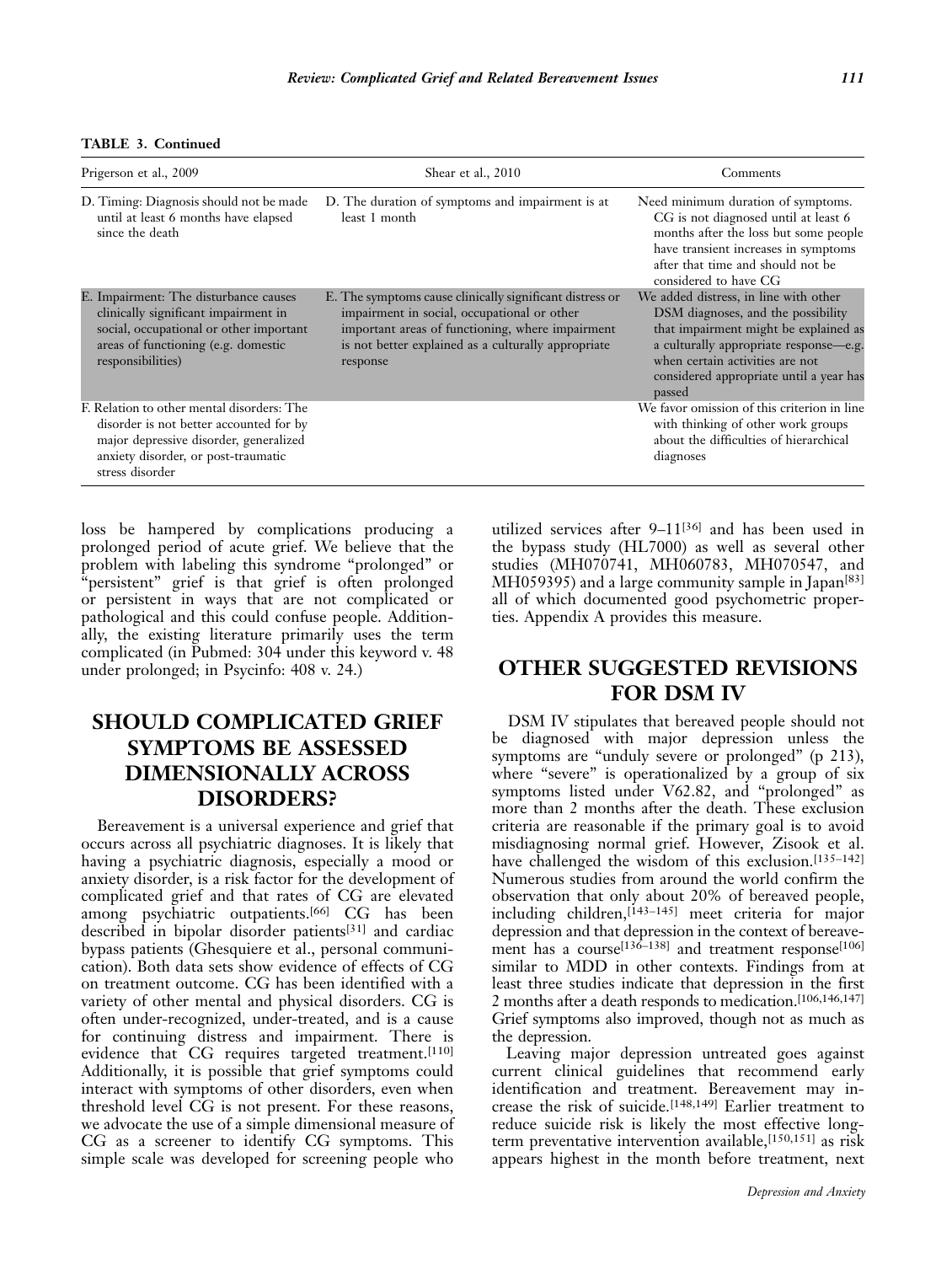highest in the first month after treatment, and lower thereafter.[152] Ignoring depression may be more, not less, inhumane and harmful during acute grief.<sup>1</sup> DSM IV criteria for adjustment disorder also include a bereavement exclusion. Criterion D states ''the symptoms do not represent bereavement," again likely meant to warn clinicians not to diagnose normal grief. However, there are no guidelines for identifying normal grief. It might be argued that CG is an adjustment disorder, but the bereavement exclusion and lack of criteria for grief maladjustment are important problems.

Finally, Bereavement (V62.82) appears in "Other Conditions That Can Be the Principal Focus of Clinical Attention'' (pp 684–685). Acute grief can be highly distressing and disruptive<sup>[134,153-156]</sup> yet should not be considered an illness.[157] Clinicians might be called upon to support people experiencing acute grief. The bereavement V code can be put to good use if it includes a description of typical acute grief, and more information about when and why the bereavement code should be used. Clinicians could provide reassuring information about grief and support for the mourning process, incorporating awareness of cultural beliefs and mores.

## SUMMARY AND CONCLUSIONS

Bereavement is a universal and severe stressor that regularly evokes a recognizable constellation of painful and debilitating grief symptoms. Most bereaved people are resilient and do not need mental health treatment. However, bereavement does not protect against the development or worsening of mental or physical disorders. On the contrary, as a stressor, bereavement increases risk of illness. Additionally, a subgroup with chronic severe grief has different clinical needs from most bereaved people, and others need treatment for a DSM disorder triggered by the stress of the loss. About 10% of bereaved people develop CG, a condition with a unique constellation of symptoms, unique risk factors and course of illness that requires a specific targeted treatment. We conclude that a new category of complicated grief is needed in DSM-5 and suggests that the management of bereaved people can be improved by this and other modifications in DSM-5.

## APPENDIX A: BRIEF DIMENSIONAL CG ASSESSMENT

| 1. How much are you currently having trouble |  |
|----------------------------------------------|--|
|                                              |  |
|                                              |  |

<sup>&</sup>lt;sup>1</sup>We note that the co-authors Paula Clayton and Michael First are opposed to removing the bereavement exclusion from the diagnosis of major depression.

| 2. How much does your grief interfere with your life<br>now?                                                                                                                                                                                                         |
|----------------------------------------------------------------------------------------------------------------------------------------------------------------------------------------------------------------------------------------------------------------------|
| 3. How much are you bothered by images or thoughts<br>of ____________ when s/he died or other thoughts                                                                                                                                                               |
| about the death that really bother you?<br>4. Are there things you used to do when ______ was                                                                                                                                                                        |
| alive that you don't feel comfortable doing anymore,<br>that you avoid? Like going somewhere you went<br>with him/her, or doing things you used to enjoy<br>together? Or avoiding looking at pictures or talking<br>about _________? How much are you avoiding these |
| things?<br>5. How much are you feeling cut off or distant from                                                                                                                                                                                                       |
| other people since __________ died, even people you<br>used to be close to like family or friends?                                                                                                                                                                   |

Screen positive: total  $score > 4$ 

.

## APPENDIX B: VIGNETTES OF NORMAL AND COMPLICATED GRIEF

#### NORMAL GRIEF

Patricia lost her husband Paul to cancer at age 50. They were very close. Twenty years later she still describes his death as the hardest thing she ever went through. She has a vivid memory of the night Paul died. His aggressive cancer had emaciated his body. She sat at his bedside, tears streaming down her face, as he took his last breath. She was surprised at how strange she felt afterward. Even though she had known he was dying, it was hard to comprehend the fact that he was really gone. Patricia had lost her grandmother when she was 30 and they had also been close. She had been sad and missed her grandmother a lot. In fact, she had continued to miss her grandmother all her life. But this was very different. For the first month after Paul died, Patricia could think about little else. She felt intense feelings of yearning and longing for him, and had trouble concentrating on other things. She was grateful that her friends and family brought food and made sure someone was always with her. Their kind words and gentle encouragement were not really comforting, but it seemed important that they were there. Patricia felt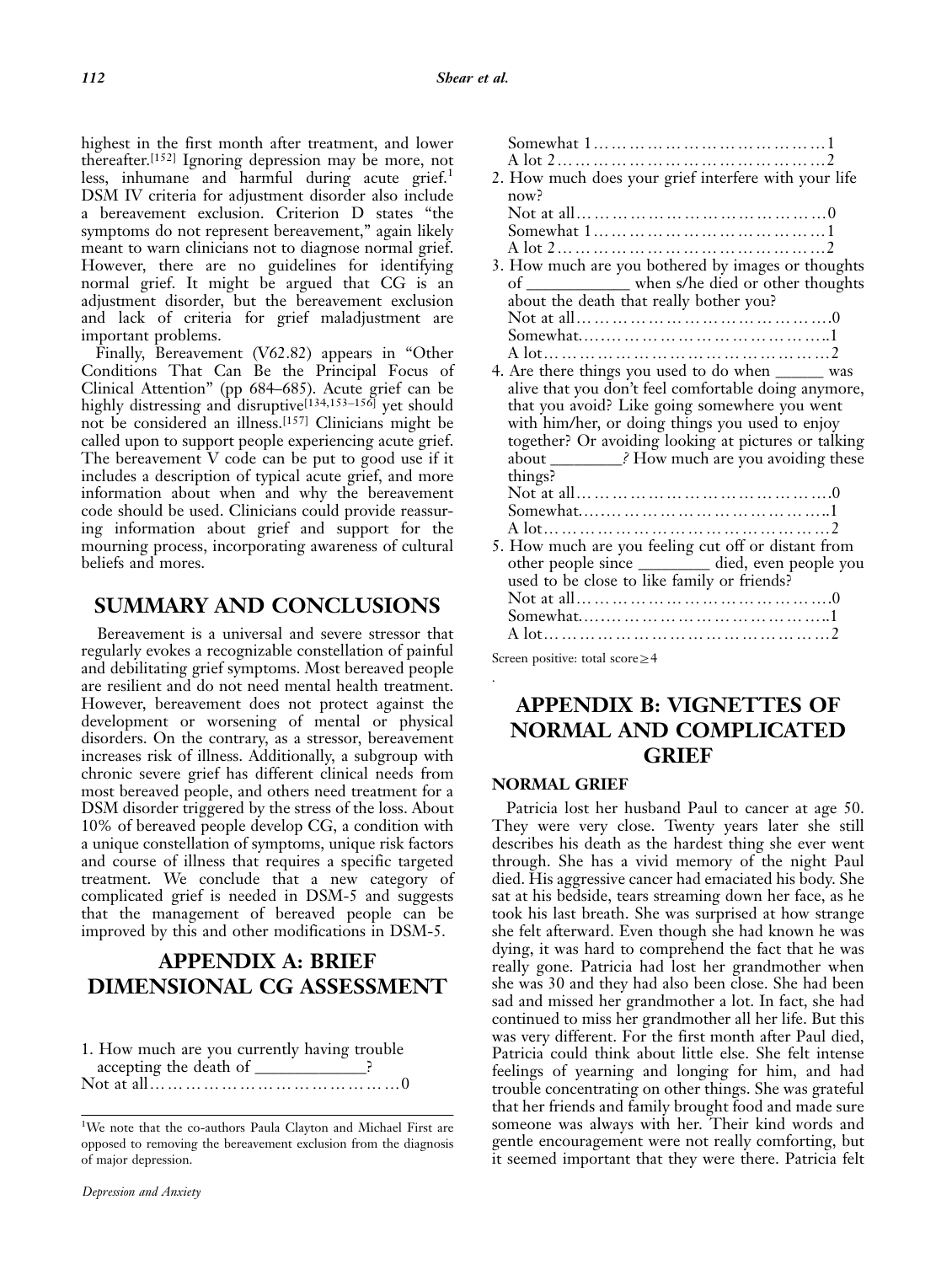that her mind was in a fog and she had little control over her emotions or her thoughts. She knew she was not herself. She kept having a strange sensation that Paul would walk through the door. Once, she had awakened in the middle of the night to ''see'' him standing at the foot of the bed. He seemed to be saying something but she could not understand him. This unnerved her and she talked with her sister who suggested she see a grief counselor. The counselor was very helpful and explained that many people have this kind of experience. She helped Patricia understand that her symptoms were normal. Most people experience intense symptoms when they lose someone so close. After a few months, Patricia noticed that there were hours and then days when the fog lifted. She started to laugh again. She accepted an invitation to go out with friends even though she did not really want to, and she had a good time. A vision of her life without Paul began to emerge and the intensity of yearning for him subsided. The despair also diminished and she began to feel a different sense of connection to Paul. She continued to miss him a lot over the first few years after he died. There were periods during the second year that seemed even harder than the first, but she got through it and continued to feel increasingly engaged in her current life. Three years after Paul died friends introduced her to Jack, a widower who was very nice. She dated him for about 2 years. He got along with her children, and she liked his son. They decided to marry. She still thinks about Paul, especially at the anniversary of his death, which has remained a difficult time for her. She has learned to take time off from work and to plan some quiet way to honor her relationship with Paul. Jack understands this and is kind and supportive.

## COMPLICATED GRIEF

Elaine was a 65-year-old woman who lost her husband Steve to cancer 19 years ago. Steve was the love of her life and Elaine was devastated by his death. She had been by his side throughout his illness. She hated thinking that he was going to die, but had thought she was prepared. She expected that she would grieve for a few weeks and the feelings would subside and she would cope. However, the night Steve died, Elaine had been exhausted and had fallen asleep in the hospital day room. She was awakened by a nurse who gently told her that Steve had passed. As it turned out, she was unprepared for the feelings of shock and disbelief that swept over her as she cried out ''NO! NO! NO! Not yet! Not now!'' She was caught off guard by the onslaught of symptoms that began immediately and were unremitting. There was a sense of confusion and powerful feelings of protest and despair. She experienced a deep yearning and longing for Steve, and waves of anxiety about how she would manage without him. In the weeks and months that followed, she found respite from painful feelings only by entering a state of foggy numbness that felt like a veil separating her from the rest of the world, or by daydreaming about her life with Steve. She felt strangely disconnected from her friends and even from her children. It was hard to think about anything other than Steve, as she reviewed in her mind his many talents and admirable traits and the unfairness of his illness and death. She could not remember ever feeling so helpless. It seemed that she did not know what to say to other people and felt barely capable of shopping in a grocery store or completing the simplest chore. She soon began trying to avoid reminders that would trigger intense emotions or physical symptoms. She ruminated on the tragedy of Steve's premature death and puzzled over why others did not seem devastated by the loss of this wonderful man. Her life had never felt so out of control.

Elaine was the only child of parents who were rigid and cold. She knew they loved her but felt that she could never please them and she could not trust them to understand or soothe her. They fought with each other and were harsh and demanding of her. She said she had raised herself and had not considered herself an appealing person. As an adolescent, she had felt awkward and unattractive, especially on dates. She had a boyfriend in college but they broke up after graduation. After that, she focused on her work where, unlike dating, she felt socially at ease. She worked as a special events planner, a job that suited her meticulous personality and general enjoyment of social activities. Clients and co-workers admired her and she loved her work. She met Steve when she was in her early 30s. He was an educator, with a reserved demeanor and an intellectual approach to life. Steve worked as the Head of small elite secondary school, where he was beloved as an administrator and admired as a scholar. Elaine was drawn to his kindness and quiet contemplative nature and impressed by the breadth and depth of his knowledge. Steve was attracted to Elaine's combination of shyness and warmth. He admired her organizational skills and her quick wit. They learned that they had a lot of shared values and life goals. They recognized each other as soul mates and were married within 6 months of meeting. Elaine never expected to find someone like Steve, and she loved him with all her heart. They had 2 children and an active family life. They were very happy until shortly after their 25th wedding anniversary when he developed a virulent cancer. She was devastated and took a leave of absence from her job to be with Steve as much as possible. During what turned out to be a 7-month illness she watched him "disappear before my eyes". After he died, she was plagued by the thought that she should have done more. She never forgave herself for falling asleep in another room on the night that he died. She should have been with him. She should have made sure he never got cancer. She should have done more to help him when he was ill. She could not live without him.

Elaine decided that she had not realized that she was so dependent on Steve and began to think their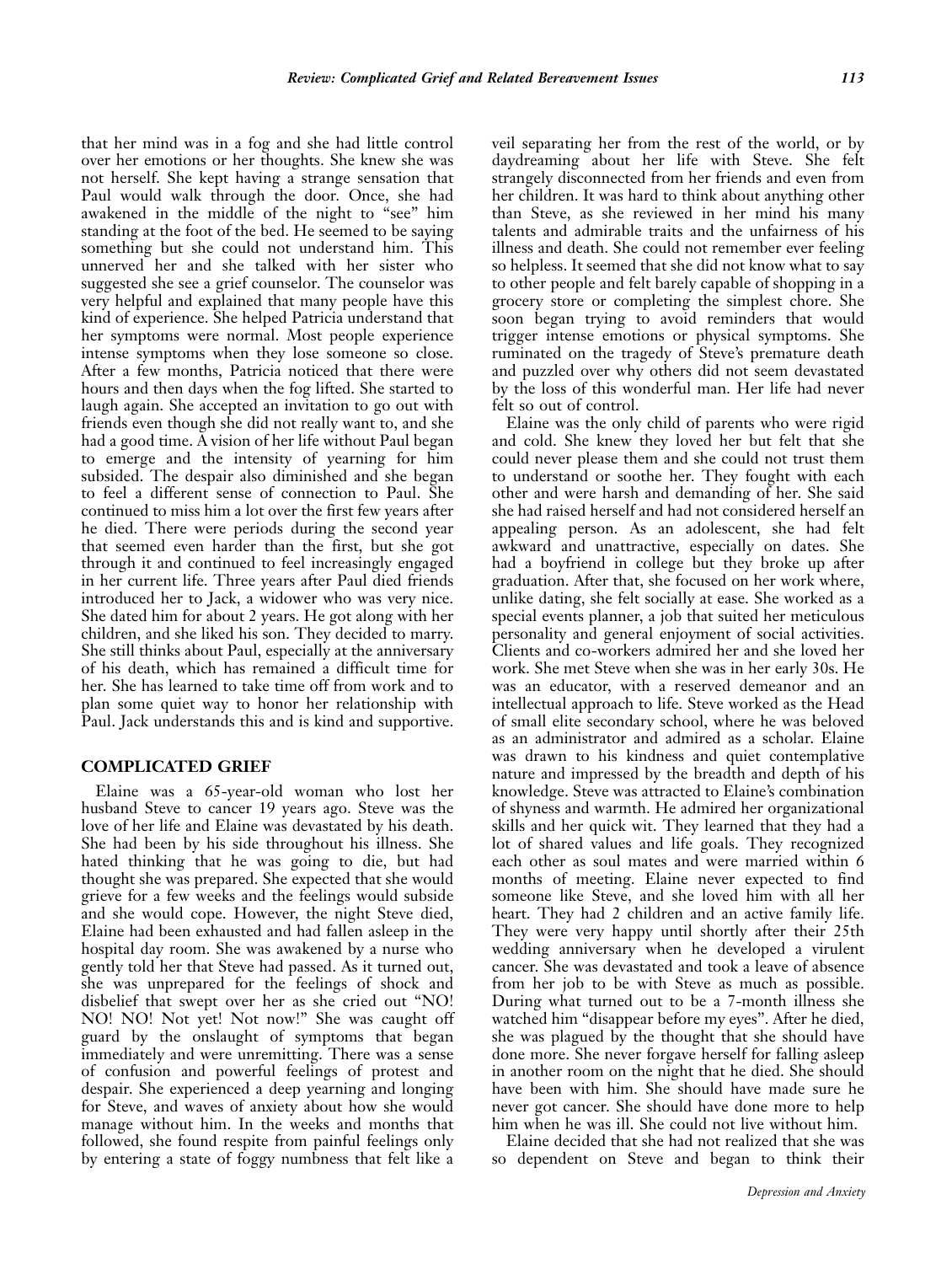relationship was ''not healthy''. She frequently thought it would have been better for her to have died instead of him. She often considered suicide but was stopped by the thought that she might not ever be reunited with her beloved husband. Caught up in thoughts of Steve as an extraordinary person and herself as pathetic and weak, she began to feel hopeless and depressed. Her intense grief continued unremitting. Eventually, her friends and family lost patience with her. Her closest friend told her that she needed to stop wallowing in her grief and move on. If Elaine could not do this, she should get help. Elaine consulted Dr. M, a psychiatrist, and found him kind and supportive. He told her that she was depressed and prescribed medication that was somewhat helpful. He sent her to a grief counselor whom she saw for about a year. Elaine liked the counselor, but her symptoms did not remit and eventually she stopped going. Dr. M tried to talk with her about her idealization of her husband and suggested that she must be angry at Steve for leaving her. These efforts fell on deaf ears, and there was little change over the years. Elaine's life consisted of weekly visits to Dr. M, the only place she could talk about Steve and feel some comfort. She changed jobs and did only what was needed to make ends meet. In the evenings, she stayed home. When she tried to venture elsewhere, she was assaulted by reminders Steve's loss. ''I was convinced that all I needed was to have Steve back and Dr. M could not do that''. She said when she presented for treatment of complicated grief, ''but at least he let me to talk about Steve. He was my lifeline''. Elaine found information on a website that described complicated grief and thought, maybe someone finally understood. She said, ''I saw immediately that this was my problem''.

## REFERENCES

- 1. Freud S. Mourning and Melancholia. In: Strachey J, editor & Trans. The Standard Edition of the Complete Psychological Works of Sigmund Freud. Vol. 14 1917. Reprint, London: Hogarth Press; 1957.
- 2. Bonanno GA, Moskowitz JT, Papa A, Folkman S. Resilience to loss in bereaved spouses, bereaved parents, and bereaved gay men. J Pers Soc Psychol 2005;88:827–843.
- 3. Bonanno GA, Wortman CB, Nesse RM. Prospective patterns of resilience and maladjustment during widowhood. Psychol Aging 2004;19:260–271.
- 4. Bonanno GA, Wortman CB, Lehman DR, et al. Resilience to loss and chronic grief: a prospective study from preloss to 18-months postloss. J Pers Soc Psychol 2002;83:1150–1164.
- 5. DeVaul RA, Zisook S. Psychiatry: unresolved grief. Clinical considerations. J Postgrad Med 1976;59:267–271.
- 6. DeVaul RA, Zisook S, Faschingbauer TR. Clinical aspects of grief and bereavement. Prim Care 1979;6:391–402.
- 7. Zisook S, Shuchter S, Schuckit M. Factors in the persistence of unresolved grief among psychiatric outpatients. Psychosomatics 1985;26:497–503.
- 8. Dopson CC, Harper MB. Unresolved grief in the family. Am Fam Physician 1983;27:207–211.
- 9. Parkes CM. Bereavement and mental illness. 1. A clinical study of the grief of bereaved psychiatric patients. Br J Med Psychol 1965;38:1–12.
- 10. Horowitz MJ, Wilner N, Marmar C, Krupnick J. Pathological grief and the activation of latent self-images. Am J Psychiatry 1980;137:1152–1157.
- 11. Horowitz M, Stinson C, Fridhandler B, et al. Pathological grief: an intensive case study. Psychiatry 1993;56:356–374.
- 12. Horowitz MJ, Bonanno GA, Holen A. Pathological grief: diagnosis and explanation. Psychosom Med 1993;55:260–273.
- 13. Marwit SJ. Dsm-iii-r, grief reactions, and a call for revision. Prof Psychol Res Pract 1991;22:75–79.
- 14. Hartz GW. Adult grief and its interface with mood disorder: proposal of a new diagnosis of complicated bereavement. Compr Psychiatry 1986;27:60–64.
- 15. Horowitz MJ, Siegel B, Holen A, et al. Diagnostic criteria for complicated grief disorder. Am J Psychiatry 1997;154:904–910.
- 16. Prigerson HG, Horowitz MJ, Jacobs SC, et al. Prolonged grief disorder: psychometric validation of criteria proposed for dsm-v and icd-11. PLoS Med 2009;6:e1000121.
- 17. Prigerson HG, Jacobs SC. Diagnostic Criteria for Traumatic Grief: A Rationale, Consensus Criteria, and Preliminary Empirical Test. Washington, DC: American Psychological Association Press; 2001.
- 18. Boelen PA, van den Bout J. Complicated grief, depression, and anxiety as distinct postloss syndromes: a confirmatory factor analysis study. Am J Psychiatry 2005;162:2175–2177.
- 19. Johannesson KB, Lundin T, Hultman CM, et al. The effect of traumatic bereavement on tsunami-exposed survivors. J Trauma Stress 2009;22:497–504.
- 20. Burnett P, Middleton W, Raphael B, Martinek N. Measuring core bereavement phenomena. Psychol Med 1997;27:49–57.
- 21. Momartin S, Silove D, Manicavasagar V, Steel Z. Complicated grief in bosnian refugees: associations with posttraumatic stress disorder and depression. Compr Psychiatry 2004;45:475–482.
- 22. Middleton W, Raphael B, Burnett P, Martinek N. A longitudinal study comparing bereavement phenomena in recently bereaved spouses, adult children and parents. Aust N Z J Psychiatry 1998;32:235–241.
- 23. Stein DJ, Phillips KA, Bolton D, et al. What is a mental/ psychiatric disorder? From DSM-IV to DSM-V. Psychol Med  $2010:1 - 7$ .
- 24. Prigerson HG, Bierhals AJ, Kasl SV, et al. Traumatic grief as a risk factor for mental and physical morbidity. Am J Psychiatry 1997;154:616–623.
- 25. Chen JH, Bierhals AJ, Prigerson HG, et al. Gender differences in the effects of bereavement-related psychological distress in health outcomes. Psychol Med 1999;29:367–380.
- 26. Silverman GK, Jacobs SC, Kasl SV, et al. Quality of life impairments associated with diagnostic criteria for traumatic grief. Psychol Med 2000;30:857–862.
- 27. Boelen PA, Prigerson HG. The influence of symptoms of prolonged grief disorder, depression, and anxiety on quality of life among bereaved adults: a prospective study. Eur Arch Psychiatry Clin Neurosci 2007;257:444–452.
- 28. Ott CH, Lueger RJ, Kelber ST, Prigerson HG. Spousal bereavement in older adults: common, resilient, and chronic grief with defining characteristics. J Nerv Ment Dis 2007;195: 332–341.
- 29. Lannen PK, Wolfe J, Prigerson HG, et al. Unresolved grief in a national sample of bereaved parents: impaired mental and physical health 4 to 9 years later. J Clin Oncol 2008;26:5870–5876.
- 30. Simon NM, Shear KM, Thompson EH, et al. The prevalence and correlates of psychiatric comorbidity in individuals with complicated grief. Compr Psychiatry 2007;48:395–399.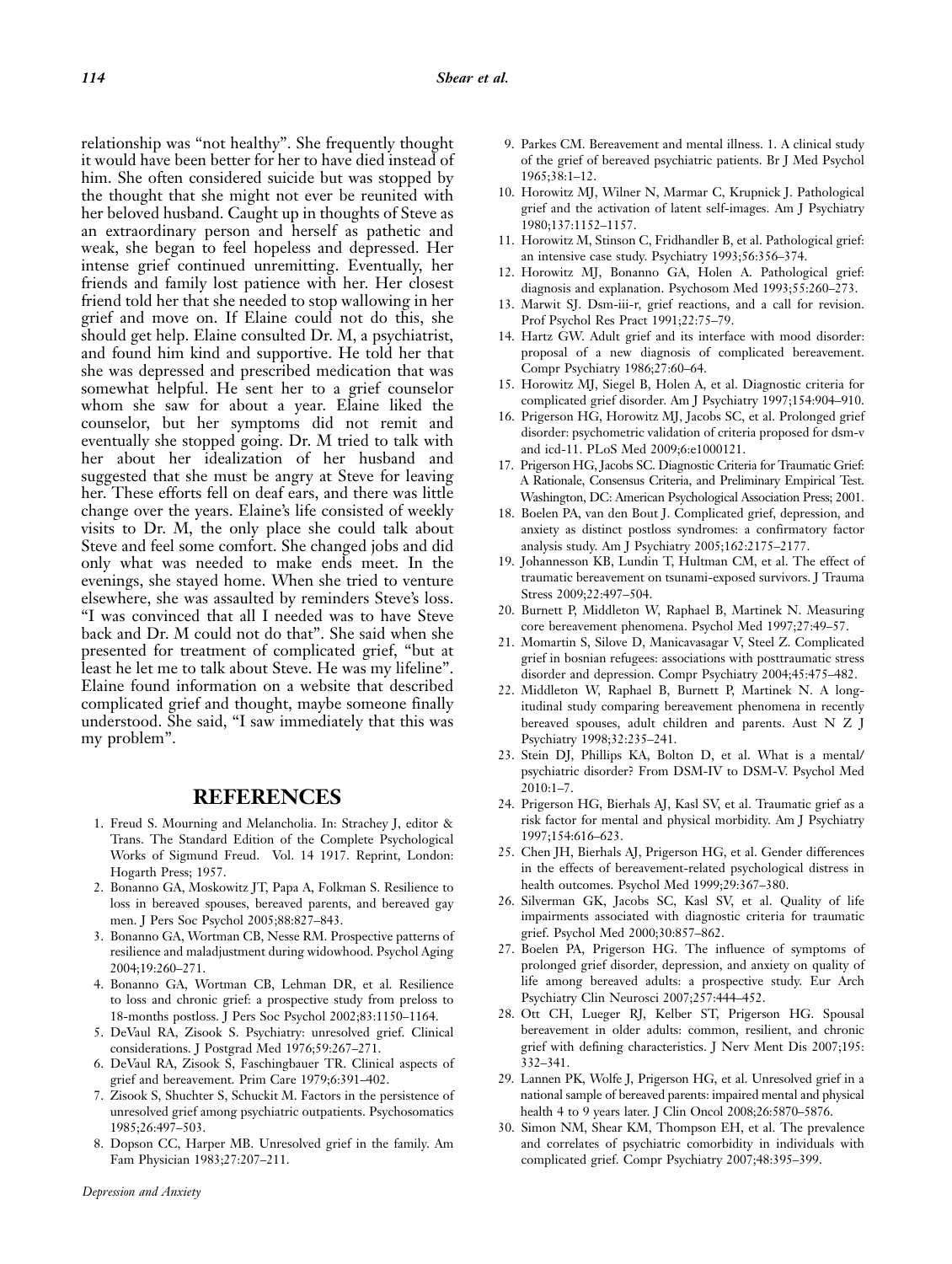- 31. Simon NM, Pollack MH, Fischmann D, et al. Complicated grief and its correlates in patients with bipolar disorder. J Clin Psychiatry 2005;66:1105–1110.
- 32. Shear K, Monk T, Houck P, et al. An attachment-based model of complicated grief including the role of avoidance. Eur Arch Psychiatry Clin Neurosci 2007;257: 453–461.
- 33. Melhem NM, Moritz G, Walker M, et al. Phenomenology and correlates of complicated grief in children and adolescents. J Am Acad Child Adolesc Psychiatry 2007;46:493–499.
- 34. Cruz M, Scott J, Houck P, et al. Clinical presentation and treatment outcome of african americans with complicated grief. Psychiatr Serv 2007;58:700–702.
- 35. Zuckoff A, Shear K, Frank E, et al. Treating complicated grief and substance use disorders: a pilot study. J Subst Abuse Treat 2006;30:205–211.
- 36. Shear MK, Jackson CT, Essock SM, et al. Screening for complicated grief among project liberty service recipients 18 months after september 11, 2001. Psychiatr Serv 2006;57: 1291–1297.
- 37. Bonanno GA, Neria Y, Mancini A, et al. Is there more to complicated grief than depression and posttraumatic stress disorder? A test of incremental validity. J Abnorm Psychol 2007; 116:342–351.
- 38. Maytal G, Zalta AK, Thompson E, et al. Complicated grief and impaired sleep in patients with bipolar disorder. Bipolar Disord 2007;9:913–917.
- 39. Germain A, Caroff K, Buysse DJ, Shear MK. Sleep quality in complicated grief. J Trauma Stress 2005;18:343–346.
- 40. McDermott OD, Prigerson HG, Reynolds III CF, et al. Sleep in the wake of complicated grief symptoms: an exploratory study. Biol Psychiatry 1997;41:710–716.
- 41. Hardison HG, Neimeyer RA, Lichstein KL. Insomnia and complicated grief symptoms in bereaved college students. Behav Sleep Med 2005;3:99–111.
- 42. Monk TH, Houck PR, Shear MK. The daily life of complicated grief patients–what gets missed,what gets added? Death Stud 2006;30:77–85.
- 43. Mitchell AM, Kim Y, Prigerson HG, Mortimer MK. Complicated grief and suicidal ideation in adult survivors of suicide. Suicide Life Threat Behav 2005;35:498–506.
- 44. Szanto K, Prigerson H, Houck P, et al. Suicidal ideation in elderly bereaved: the role of complicated grief. Suicide Life Threat Behav 1997;27:194–207.
- 45. Prigerson HG, Bridge J, Maciejewski PK, et al. Influence of traumatic grief on suicidal ideation among young adults. Am J Psychiatry 1999;156:1994–1995.
- 46. Latham AE, Prigerson HG. Suicidality and bereavement: complicated grief as psychiatric disorder presenting greatest risk for suicidality. Suicide Life Threat Behav 2004;34:350–362.
- 47. Szanto K, Shear MK, Houck PR, et al. Indirect self-destructive behavior and overt suicidality in patients with complicated grief. J Clin Psychiatry 2006;67:233–239.
- 48. Neria Y, Gross R, Litz B, et al. Prevalence and psychological correlates of complicated grief among bereaved adults 2.5–3.5 years after september 11th attacks. J Trauma Stress 2007;20: 251–262.
- 49. Ghaffari-Nejad A, Ahmadi-Mousavi M, Gandomkar M, Reihani-Kermani H. The prevalence of complicated grief among bam earthquake survivors in iran. Arch Iran Med 2007;10:525–528.
- 50. Mancini A, Prati G, Black S. Self-worth mediates the effects of violent loss on ptsd symptoms. J Trauma Stress 2010, in press.
- 51. Currier JM, Holland JM, Neimeyer RA. Sense-making, grief, and the experience of violent loss: toward a mediational model. Death Stud 2006;30:403–428.
- 52. Mitchell AM, Kim Y, Prigerson HG, Mortimer-Stephens M. Complicated grief in survivors of suicide. Crisis 2004;25:12–18.
- 53. Vessier-Batchen M, Douglas D. Coping and complicated grief in survivors of homicide and suicide decedents. J Forensic Nurs 2006;2:25–32.
- 54. Melhem NM, Day N, Shear MK, et al. Traumatic grief among adolescents exposed to a peer's suicide. Am J Psychiatry 2004; 161:1411–1416.
- 55. Keesee NJ, Currier JM, Neimeyer RA. Predictors of grief following the death of one's child: the contribution of finding meaning. J Clin Psychol 2008;64:1145–1163.
- 56. Meert KL, Thurston CS, Thomas R. Parental coping and bereavement outcome after the death of a child in the pediatric intensive care unit. Pediatr Crit Care Med 2001;2:324–328.
- 57. Murphy SA. The loss of a child: sudden death and extended illness perspectives. In: Stroebe M, Hansson RO, Schut H, Stroebe W, editors. Handbook of Bereavement Research and Practice: Advances in Theory and Intervention. Washington, DC: American Psyhcological Association; 2008.
- 58. Anderson WG, Arnold RM, Angus DC, Bryce CL. Posttraumatic stress and complicated grief in family members of patients in the intensive care unit. J Gen Intern Med 2008;23: 1871–1876.
- 59. Siegel MD, Hayes E, Vanderwerker LC, et al. Psychiatric illness in the next of kin of patients who die in the intensive care unit. Crit Care Med 2008;36:1722–1728.
- 60. Chiu YW, Huang CT, Yin SM, Huang YC, Chien CH, Chuang HY. Determinants of complicated grief in caregivers who cared for terminal cancer patients. Support Care Cancer 2010;18:1321–1327.
- 61. Tomarken A, Holland J, Schachter S, et al. Factors of complicated grief pre-death in caregivers of cancer patients. Psychooncology 2008;17:105–111.
- 62. Pfefferbaum B, Call JA, Lensgraf SJ, et al. Traumatic grief in a convenience sample of victims seeking support services after a terrorist incident. Ann Clin Psychiatry 2001;13:19–24.
- 63. Wijngaards-de Meij L, Stroebe M, Schut H, et al. Patterns of attachment and parents' adjustment to the death of their child. Pers Soc Psychol Bull 2007;33:537–548.
- 64. Dodd P, Guerin S, McEvoy J, et al. A study of complicated grief symptoms in people with intellectual disabilities. J Intellect Disabil Res 2008;52:415–425.
- 65. Ogrodniczuk JS, Piper WE. Recognizing complicated grief in clinical practice. Can J Psychiatry 2003;48:713.
- 66. Ogrodniczuk JS, Piper WE, Joyce AS, et al. Differentiating symptoms of complicated grief and depression among psychiatric outpatients. Can J Psychiatry 2003;48:87–93.
- 67. De Groot M, de Keijser J, Neeleman J, et al. Cognitive behaviour therapy to prevent complicated grief among relatives and spouses bereaved by suicide: cluster randomised controlled trial. Br Med J 2007;334:994.
- 68. Dillen L, Fontaine JR, Verhofstadt-Deneve L. Confirming the distinctiveness of complicated grief from depression and anxiety among adolescents. Death Stud 2009;33:437–461.
- 69. Goldsmith B, Morrison RS, Vanderwerker LC, Prigerson HG. Elevated rates of prolonged grief disorder in African Americans. Death Stud 2008;32:352–365.
- 70. Forstmeier S, Maercker A. Comparison of two diagnostic systems for complicated grief. J Affect Disord 2007;99:203–211.
- 71. Kersting A, Kroker K, Horstmann J, et al. Complicated grief in patients with unipolar depression. J Affect Disord 2009;118:201–204.
- 72. Kersting A, Kroker K, Steinhard J, et al. Complicated grief after traumatic loss: a 14-month follow up study. Eur Arch Psychiatry Clin Neurosci 2007;257:437–443.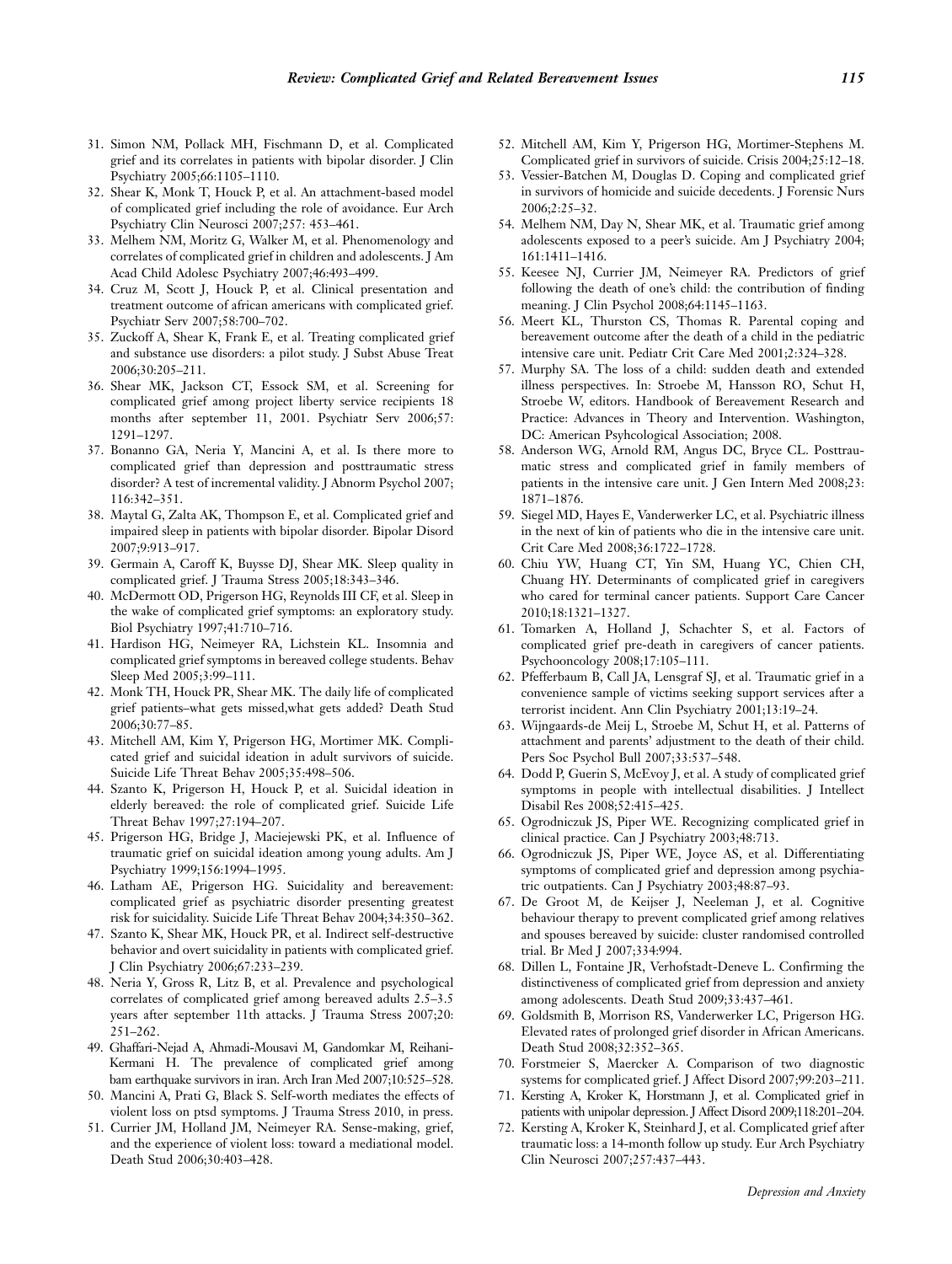- 73. Langner R, Maercker A. Complicated grief as a stress response disorder: evaluating diagnostic criteria in a german sample. J Psychosom Res 2005;58:235–242.
- 74. Parkes CM. Symposium on complicated grief. OMEGA 2005–2006;52:1–7.
- 75. Stroebe M, Schut H. Complicated grief: a conceptual analysis of the field. OMEGA 2005–2006;52:53–70.
- 76. Morina N, Rudari V, Bleichhardt G, Prigerson HG. Prolonged grief disorder, depression, and posttraumatic stress disorder among bereaved kosovar civilian war survivors: a preliminary investigation. International Journal of Social Psychiatry 2010;56:288–297.
- 77. Prigerson H, Ahmed I, Silverman GK, et al. Rates and risks of complicated grief among psychiatric clinic patients in karachi, pakistan. Death Stud 2002;26:781–792.
- 78. Laor N, Wolmer L, Kora M, et al. Posttraumatic, dissociative and grief symptoms in Turkish children exposed to the 1999 earthquakes. J Nerv Ment Dis 2002;190:824–832.
- 79. Schaal S, Elbert T, Neuner F. Prolonged grief disorder and depression in widows due to the rwandan genocide. Omega (Westport) 2009;59:203–219.
- 80. Bonanno GA, Papa A, Lalande K, et al. Grief processing and deliberate grief avoidance: a prospective comparison of bereaved spouses and parents in the united states and the People's Republic of China. J Consult Clin Psychol 2005;73:86–98.
- 81. Ito M. Complicated grief among general Japanese population: validity and reliability of Brief Grief Questionnaire. Presentation World Congress of Behavioral and Cognitive Therapies, Boston, MA; 2010.
- 82. Nakajima S, Shirai A, Maki S, et al. Mental health of the families of crime victims and factors related to their recovery. Seishin Shinkeigaku Zasshi 2009;111:423–429.
- 83. Fujisawa D, Miyashita M, Nakajima S, Ito M, Kato M, Kim Y. Prevalence and determinants of complicated grief in general population. J Affect Disord 2010;127:352–358.
- 84. Stroebe M, Boelen PA, van den Hout M, Stroebe W, Salemink E, van den Bout J. Ruminative coping as avoidance: a reinterpretation of its function in adjustment to bereavement. Eur Arch Psychiatry Clin Neurosci 2007;257:462–472.
- 85. Boelen PA, Van den Bout J, Van den Hout MA. The role of negative interpretations of grief reactions in emotional problems after bereavement. J Behav Ther Exp Psychiatry 2003;34:225–238.
- 86. Boelen PA, van den Bout J, van den Hout MA. Negative cognitions and avoidance in emotional problems after bereavement: a prospective study. Behav Res Ther 2006;44:1657–1672.
- 87. Melhem NM, Rosales C, Karageorge J, et al. Comorbidity of axis i disorders in patients with traumatic grief. J Clin Psychiatry 2001;62:884–887.
- 88. Ott CH. The impact of complicated grief on mental and physical health at various points in the bereavement process. Death Stud 2003;27:249–272.
- 89. Johnson JG, Zhang B, Greer JA, Prigerson HG. Parental control, partner dependency, and complicated grief among widowed adults in the community. J Nerv Ment Dis 2007;195:26–30.
- 90. Vanderwerker LC, Jacobs SC, Parkes CM, Prigerson HG. An exploration of associations between separation anxiety in childhood and complicated grief in later life. J Nerv Ment Dis 2006;194:121–123.
- 91. Prigerson HG, Shear MK, Bierhals AJ, et al. Case histories of traumatic grief. Omega 1997;35:9–24.
- 92. Prigerson HG, Shear MK, Frank E, et al. Traumatic grief: a case of loss-induced trauma. Am J Psychiatry 1997;154:1003–1009.
- 93. Van Doorn C, Kasl SV, Beery LC, et al. The influence of marital quality and attachment styles on traumatic grief and depressive symptoms. J Nerv Ment Dis 1998;186:566–573.
- 94. Schulz R, Boerner K, Shear K, et al. Predictors of complicated grief among dementia caregivers: a prospective study of bereavement. Am J Geriatr Psychiatry 2006;14:650–658.
- 95. Boerner K, Schulz R, Horowitz A. Positive aspects of caregiving and adaptation to bereavement. Psychol Aging 2004;19:668–675.
- 96. Boelen PA, Van den Bout J, Van den Hout MA. The role of cognitive variables in psychological functioning after the death of a first degree relative. Behav Res Ther 2003;41:1123–1136.
- 97. Piper WE, McCallum M, Joyce AS, et al. Patient personality and time-limited group psychotherapy for complicated grief. Int J Group Psychother 2001;51:525–552.
- 98. Robinson T, Marwit SJ. An investigation of the relationship of personality, coping, and grief intensity among bereaved mothers. Death Stud 2006;30:677–696.
- 99. O'Connor MF, Wellisch DK, Stanton AL, et al. Craving love? Enduring grief activates brain's reward center. Neuroimage 2008;42:969–972.
- 100. Kersting A, Kroker K, Horstmann J, et al. Association of mao-a variant with complicated grief in major depression. Neuropsychobiology 2007;56:191–196.
- 101. Maccallum F, Bryant RA. Impaired autobiographical memory in complicated grief. Behav Res Ther 2010;48:328–334.
- 102. Maccallum F, Bryant RA. Self-defining memories in complicated grief. Behav Res Ther 2008;46:1311–1315.
- 103. Golden AM, Dalgleish T, Mackintosh B. Levels of specificity of autobiographical memories and of biographical memories of the deceased in bereaved individuals with and without complicated grief. J Abnorm Psychol 2007;116:786–795.
- 104. Maccallum F, Bryant RA. Social problem solving in complicated grief. Br J Clin Psychol 2010;49:577–590.
- 105. Pasternak RE, Reynolds III CF, Schlernitzauer M, et al. Acute open-trial nortriptyline therapy of bereavement-related depression in late life. J Clin Psychiatry 1991;52:307–310.
- 106. Zisook S, Shuchter SR, Pedrelli P, et al. Bupropion sustained release for bereavement: results of an open trial. J Clin Psychiatry 2001;62:227–230.
- 107. Reynolds 3rd CF, Miller MD, Pasternak RE, et al. Treatment of bereavement-related major depressive episodes in later life: a controlled study of acute and continuation treatment with nortriptyline and interpersonal psychotherapy. Am J Psychiatry 1999;156:202–208.
- 108. Simon NM, Thompson EH, Pollack MH, Shear MK. Complicated grief: a case series using escitalopram. Am J Psychiatry 2007;164:1760–1761.
- 109. Shear MK, Frank E, Foa E, et al. Traumatic grief treatment: a pilot study. Am J Psychiatry 2001;158:1506–1508.
- 110. Shear K, Frank E, Houck PR, Reynolds 3rd CF. Treatment of complicated grief: a randomized controlled trial. J Am Med Assoc 2005;293:2601–2608.
- 111. Clark LA, Watson D. Tripartite model of anxiety and depression: psychometric evidence and taxonomic implications. J Abnorm Psychol 1991;100:316–336.
- 112. Watson D, Weber K, Assenheimer JS, et al. Testing a tripartite model. I. Evaluating the convergent and discriminant validity of anxiety and depression symptom scales. J Abnorm Psychol 1995;104:3–14.
- 113. Watson D, Clark LA, Weber K, et al. Testing a tripartite model. II. Exploring the symptom structure of anxiety and depression in student, adult, and patient samples. J Abnorm Psychol 1995;104: 15–25.
- 114. Viederman M. Grief: normal and pathological variants. Am J Psychiatry 1995;152:1–4.